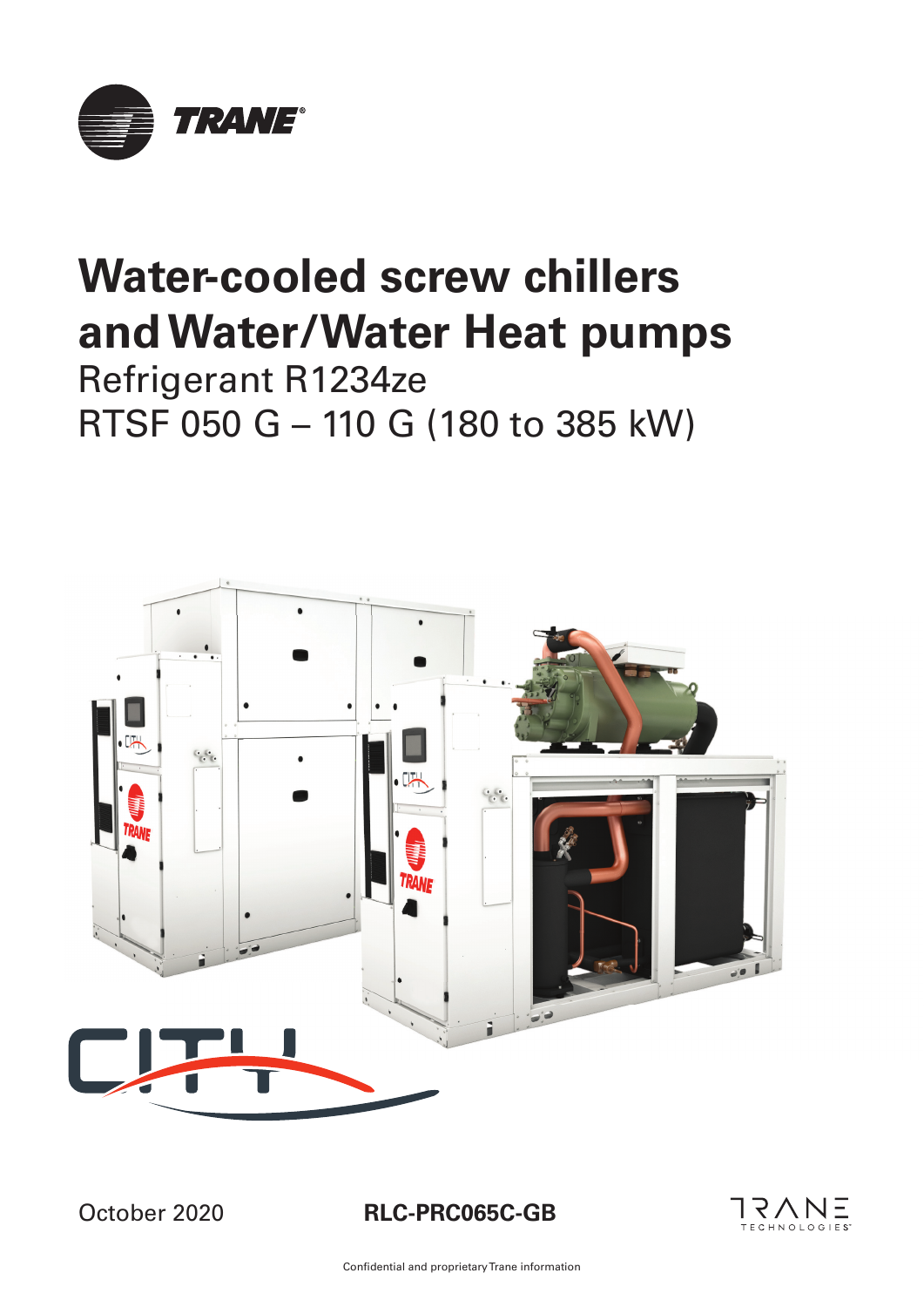

## **Table of Contents**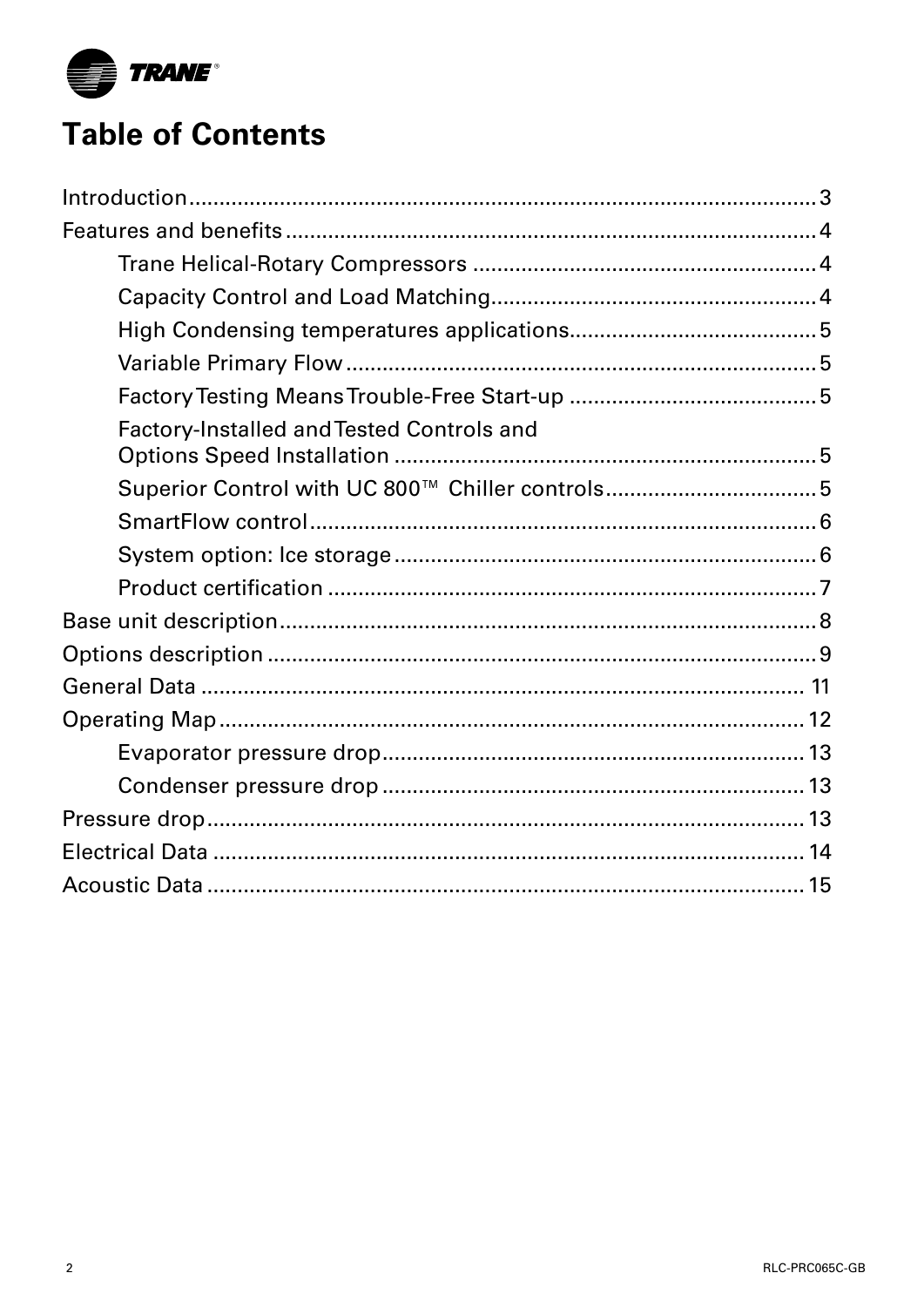

The new **Trane City RTSF** G series is the result of a search for higher reliability and higher energy efficiency, for today's environment.

## Vise<sub>m</sub> **Sound power levels Discharge**

City RTSF G chillers with R1234ze low GWP refrigerants are part of the EcoWise™ portfolio of products that are designed to lower their environmental impact with next-generation, low global warming potential (GWP) refrigerants and high-efficiency operation.

In an effort to reduce energy consumed by cooling and heating equipment and to continually operate, Trane has  $\frac{1}{2}$   $\frac{1}{2}$   $\frac{1}{2}$   $\frac{1}{2}$   $\frac{1}{2}$   $\frac{1}{2}$   $\frac{1}{2}$   $\frac{1}{2}$   $\frac{1}{2}$   $\frac{1}{2}$   $\frac{1}{2}$   $\frac{1}{2}$   $\frac{1}{2}$   $\frac{1}{2}$   $\frac{1}{2}$   $\frac{1}{2}$   $\frac{1}{2}$   $\frac{1}{2}$   $\frac{1}{2}$   $\frac{1}{2}$   $\frac{1}{2}$   $\frac{1}{2}$  developed the **City RTSF G** chillers and heat pumps with higher efficiencies and a more reliable design than any other water-to-water equipment available on the market today.

The City RTSF G uses the proven design of the Trane helical-rotary compressors, which embraces all of the design  $100$  second design of the frame honour rotary compressions, which childrene can be the design features that have made the Trane helical-rotary compressor liquid chillers such a success since 1987.

The industrial-grade design of this helical rotary chillers and heat pumps is ideal for both industrial and commercial 1 57 51 45 42 34 33 28 48 markets, in applications such as office buildings, hospitals, schools, retail buildings, and industrial facilities.

3 60 58 50 48 40 42 39 54 The major advantages of the **City RTSF G** are:

- $\frac{1}{2}$  56  $\frac{1}{2}$  62  $\frac{1}{2}$  56  $\frac{1}{2}$  56  $\frac{1}{2}$  56  $\frac{1}{2}$  56  $\frac{1}{2}$  56  $\frac{1}{2}$  $\bullet\,$  Very low environmental impact thanks to near zero GWP (<1) R1234ze refrigerant.
	- $\bullet$  High efficiencies both in cooling and heating.  $\bullet$  $\mathbf{r}$  for  $\mathbf{s}$
	- 99.5% reliability rate.
- $\sim$  53.76 cm  $\sim$  6.000  $\sim$  6.000  $\sim$  6.000  $\sim$  6.000  $\sim$  6.000  $\sim$  6.000  $\sim$  6.000  $\sim$  6.000  $\sim$  6.000  $\sim$  6.000  $\sim$  6.000  $\sim$  6.000  $\sim$  6.000  $\sim$  6.000  $\sim$  6.000  $\sim$  6.000  $\sim$  6.000  $\sim$  6.000  $\sim$  6.00  $\bullet\,$  Suitable with high condensing temperature and heat pump applications with possible delivery of hot water up to 85°C.
- **Intake** Great versatility to adapt to varying applications requirements:
	- Comfort cooling or heating
- High temperature heating up to 80°C
- Process Cooling down to -12°C
	- Ice storage
	- Modularity and scalability to adapt to building or process capacity evolution.



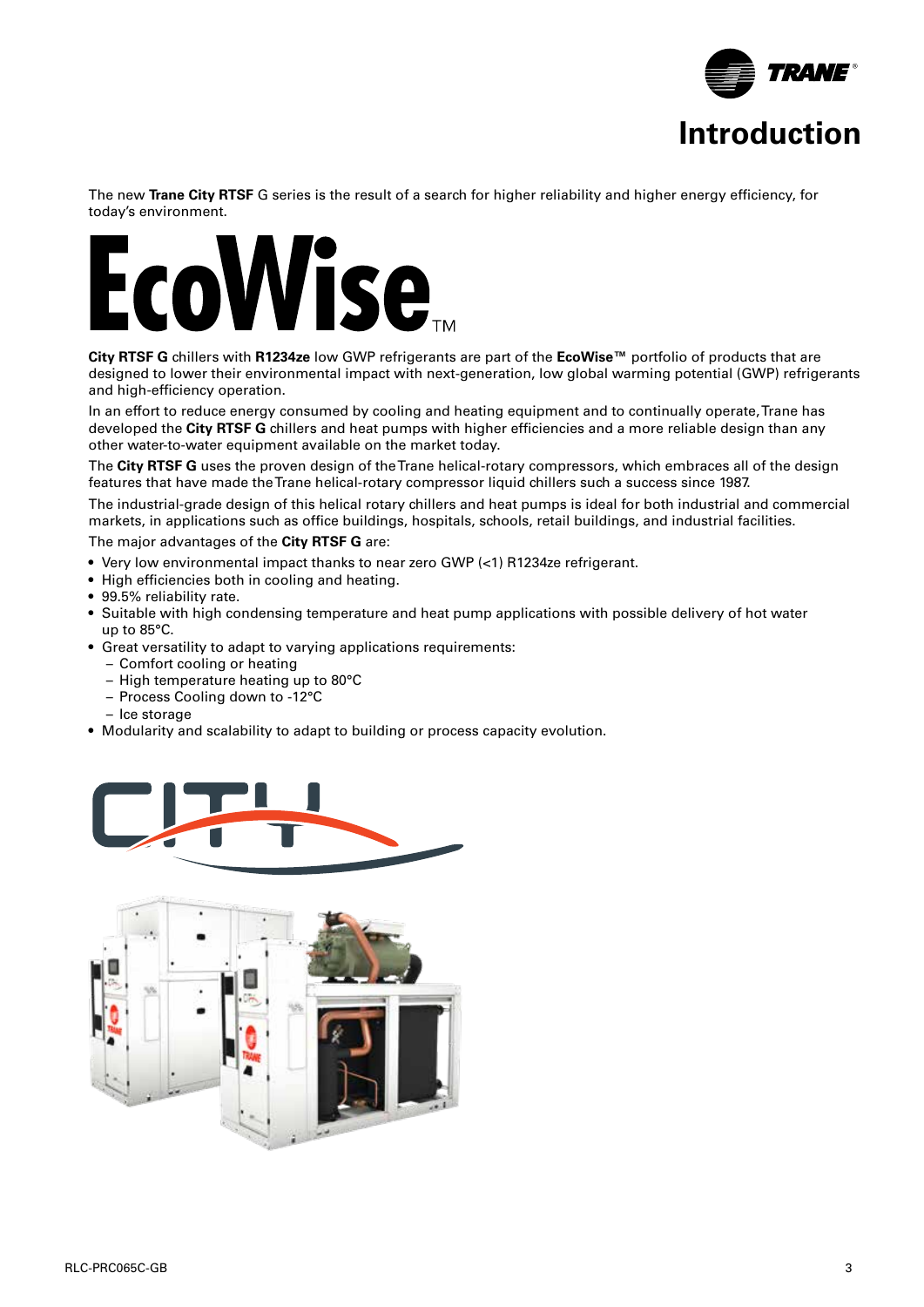

### **Trane Helical-Rotary Compressors**

- **• Unequaled-reliability.** Trane helical-rotary compressor are designed, built, and tested to the same demanding and rugged standards as the previous generation helical-rotary compressors used in both air- and water-cooled chillers for more than 27 years.
- Years of research and testing. The Trane helical-rotary compressors have amassed thousands of hours of testing, much of it at severe operating conditions beyond normal commercial air- conditioning applications. Power support of the country and the monday of the complete of the control of the country of the control of the country of the control of the control of the control of the control of the control of the control of the contr
- Proven track record. The Trane Company is the world's largest manufacturer of large helical-rotary compressors used for refrigeration. Over 300,000 compressors worldwide have proven that the Trane helical- rotary
- counter temperatum over excycle compressors normalized intro proventing the motion temperature.<br>
For the industry.<br>
Fan more compressors have a reliability rate of greater than 99.5% in the first year of operation unequa • Resistance to liquid slugging. The robust design of the Trane Series R™ compressor can ingest amounts of liquid refrigerant that normally would severely damage compressor.  $\;$  $\epsilon$  compressors nave a renability rate or greater than 55.5  $\delta$  in the mst year or operation  $-$  unequalied in the mudstry
- Fewer moving parts. The helical- rotary compressor has only two rotating parts: the male rotor and the female rotor. **TOWER MOVING PULS.** The neither folding compressor has only two folding parts, the male foldi and the female nominal (m3) and (m3) and (m3) and (m3) and (m3) and (m3) and (m3) and (m3) and (m3) and (m3) and (m3) and (m3) and (m3) and (m3) and (m3) and (m3) and (m3) and (m3) and (m3) and (m3) and (m3) and (m3) and (m3) and (m3) an
- **Direct-drive, low-speed,** semi- hermetic compressor for high efficiency and high reliability.
- **Field-serviceable compressor** for easy maintenance.
- **•** Suction-gas-cooled motor. The motor operates at lower temperatures for longer motor life. r operates at lower temperatures for longer motor me.
- Five minute start-to-start and two minute stop-to-start anti-recycle timer allows for closer water-loop temperature control.  $\text{control.}$

**Figure 1 – Trane GP2 compressor** 



### Capacity Control and Load Matching

The combination of patented unloading system on Trane helical- rotary compressors valve plus the Adaptive Frequency™ drive allows exactly matching building load and getting excellent efficiencies at full load and part. This allows the compressor to modulate infinitely, to exactly match building load and to maintain chilled-water supply temperatures within ± 0.3°C of the set point. Helical-rotary chillers that rely on stepped capacity control must run at a capacity equal to or greater than the load, and typically can only maintain water temperature to around  $\pm$  1°C. Much of this excess capacity is lost because overcooling goes toward removing building latent heat, causing the building to be dried beyond normal comfort requirements.

**City RTSF G** units are fully compliant with Class C3 (Industrial environment) requirements of EN61800-3 standard.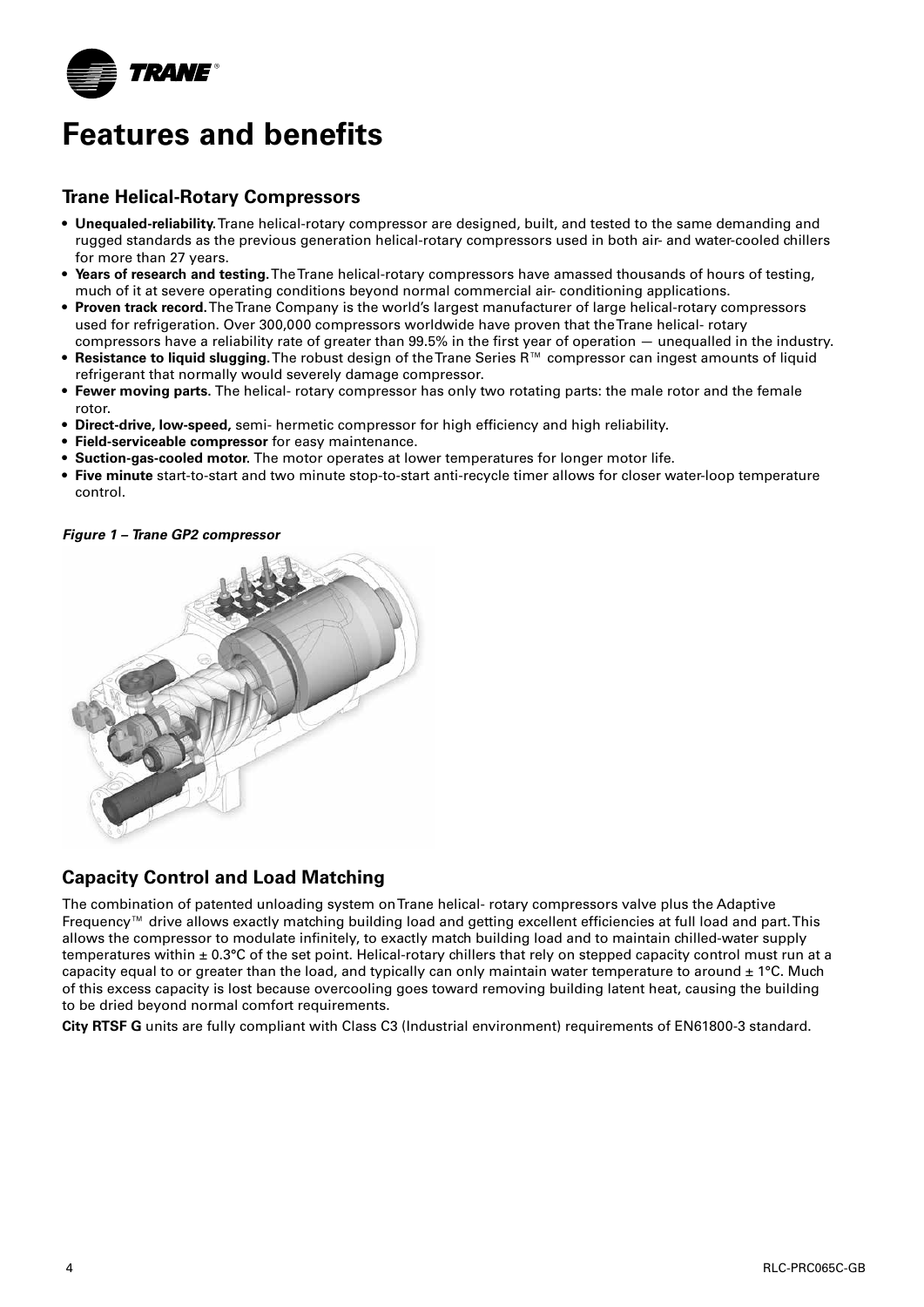

### **High Condensing temperatures applications**

When considering heat pump or low leaving temperatures industrial process applications, compressor operates under severe pressure conditions, which, if not anticipated may be harmful for compressor or considerably decrease life and reliability of compressor. For high lift applications, **City RTSF G** units, feature a dedicated compressor design to keep up with those harsh operating conditions. Therefore, RTSF G units can reach temperatures as low as -12°C on the evaporator side or as high as **80°C** on the condensing side, yet keeping high efficiency and premier reliability.

### **Variable Primary Flow**

An attractive chilled-water system option may be a variable primary flow (VPF) system. VPF systems present building owners with several cost-saving benefits that are directly related to the pumps. The most obvious cost savings result owhers with several cost-saving benefits that are directly related to the pumps. The most obvious cost savings res<br>from eliminating the secondary distribution pump, which in turn avoids the expense incurred with the associ piping connections (material, labor), electrical service, and variable-frequency drive.

Building owners often cite pump related energy savings as the reason that prompted them to install a VPF system. **Unit speed 125 250 500 1000 2000 4000 8000 dB(A)** With the help of a TRANE software analysis tool, you can determine whether the anticipated energy savings justify The use of variable primary flow in a particular application. It may also be easier to apply variable primary flow in an an increase to apply variable primary flow in an existing chilled-water plant. primary flow in a particular application. It may also be easier to apply variable primary flow ter plant. And the state of the state of the state of the state of the state of the state of the state of the s

Unlike the "decoupled" design, the bypass can be positioned at various points in the chilled-water loop and an additional pump is unnecessary. The evaporator in the **City** series can withstand up to 50% percent water flow reduction as long as this flow is equal to or above the minimum flow-rate requirements. The microprocessor and capacity control algorithms are designed to handle a maximum of 10% change in water flow rate per minute in order to maintain  $\pm 0.3^{\circ}$ C leaving evaporator temperature control. For applications in which system energy savings is most important and tight temperature control is classified as ±1.1°C, up to 30% changes in flow per minute are possible.  $\alpha$  design, the bypass can be positioned at various points in the chilled-water loop and an  $\frac{1}{2}$  56  $\frac{1}{2}$  56  $\frac{1}{2}$  56  $\frac{1}{2}$  56  $\frac{1}{2}$  56  $\frac{1}{2}$  56  $\frac{1}{2}$  56  $\frac{1}{2}$  56  $\frac{1}{2}$  56  $\frac{1}{2}$  56  $\frac{1}{2}$  56  $\frac{1}{2}$  56  $\frac{1}{2}$  56  $\frac{1}{2}$  56  $\frac{1}{2}$  56  $\frac{1}{2}$  56  $\frac{1}{2}$  56  $157.57 \pm 0.000$   $157.57 \pm 0.000$   $157.57 \pm 0.000$   $157.57 \pm 0.000$ 

#### **Factory Testing Means Trouble-Free Start-up**  $3$  iviearis frouble-rree Start-up  $\overline{a}$

All **City** chillers and heat pumps are given a complete functional test at the factory. This computer-based test program completely checks the sensors, wiring, electrical components, microprocessor function, communication capability, **Intake** expansion valve performance, and fans. In addition, each compressor is run-tested to verify capacity and efficiency. Expansion vaive performance, and rans: in addition, each compressor is ran rested to verify capacity and emercing-<br>Where applicable, each unit is factory preset to the customer's design conditions. An example would be the where applicable, each ann is factory preset to the castomer's acsign conditions. An example would be the leaving<br>liquid temperature set point. The result of this test program is that the chiller arrives at the job site fu ready for operation. **Fan Power level in dB(A), per Hz frequency band Overall power**

#### Factory-Installed and Tested Controls and Options Speed Installation  $F_{\rm eff}$  , and  $F_{\rm eff}$  , and  $F_{\rm eff}$  function  $\sim$  53  $5$  function  $\sim$  53  $5$

All **City** chillers and Heat pumps options are factory installed and tested. Some manufacturers send accessories in pieces to be field installed. With Trane, the customer saves on installation expense and has assurance that ALL chiller controls and options have been tested and will function as expected. proced to be note metallical than hency and eacterities caved on metallicities experied and had accelerated matrix.

#### Superior Control with UC 800™ Chiller controls  $30 \text{ m/s}$   $30 \text{ s/s}$   $30 \text{ m/s}$   $30 \text{ m/s}$

The Adaptive Control™ microprocessor system enhances the City chiller and heat pumps by providing the very latest control technology. With the Adaptive Control microprocessor, unnecessary service calls and unhappy tenants are avoided. The unit does not nuisance-trip or unnecessarily shut down. Only when the unit controls have exhausted all possible corrective actions and the unit is still violating an operating limit, will the unit shut down. Controls on other .<br>equipment typically shut down the unit, usually just when it is needed the most. .  $\bm{v}$  and the Adaptive Control microprocessor, unnecessary service calls and unnappy tenants  $\bm{x}$ 

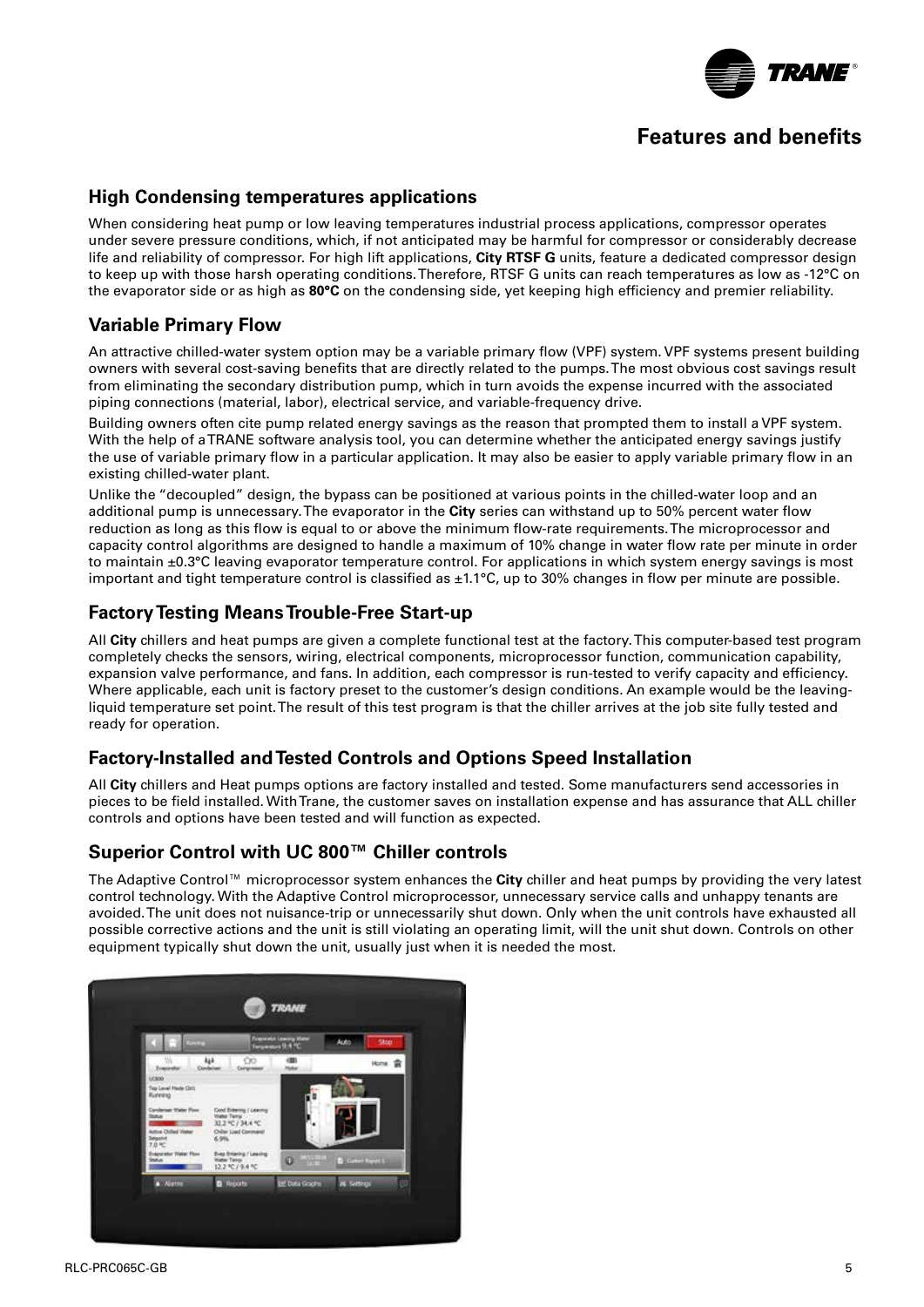

### **SmartFlow control**

 $\frac{1}{2}$   $\frac{1}{2}$   $\frac{1}{2}$   $\frac{1}{2}$   $\frac{1}{2}$   $\frac{1}{2}$   $\frac{1}{2}$   $\frac{1}{2}$   $\frac{1}{2}$   $\frac{1}{2}$   $\frac{1}{2}$   $\frac{1}{2}$   $\frac{1}{2}$   $\frac{1}{2}$   $\frac{1}{2}$   $\frac{1}{2}$   $\frac{1}{2}$   $\frac{1}{2}$   $\frac{1}{2}$   $\frac{1}{2}$   $\frac{1}{2}$   $\frac{1}{2}$  sensor. A ΔT setpoint will be present on the unit controller. The option for constant ΔT is intended to be used with 3-way valves on water systems, or 2-way valves on water system but constant flow at the by-pass. **City** series units are fully compatible with variable flow operation both on evaporator and condenser sides. The modulation of the pump speed is managed to ensure that chiller ΔT stays constant. Entering and leaving temperatures at the evaporator will be measured directly by the chiller controller, through the factory-supplied

#### $\frac{H}{\sqrt{2}}$  (see the state of  $\frac{1}{2}$ ) (kg)  $\frac{1}{2}$ ,  $\frac{1}{2}$ ,  $\frac{1}{2}$ ,  $\frac{1}{2}$ ,  $\frac{1}{2}$ ,  $\frac{1}{2}$ ,  $\frac{1}{2}$ ,  $\frac{1}{2}$ ,  $\frac{1}{2}$ ,  $\frac{1}{2}$ ,  $\frac{1}{2}$ ,  $\frac{1}{2}$ ,  $\frac{1}{2}$ ,  $\frac{1}{2}$ ,  $\frac{1}{2}$ ,  $\frac{1}{2}$  $\begin{array}{l} \textbf{System option:} \textbf{ Ice storage} \end{array}$

UC 800 optimization software controls operation of the required equipment and accessories to easily move from one Current amps (3) (A) 1, 2,2 3,1 4, 3, 3, 3, 4, 4, 4, 5, 4, 5, 4, 5, 4, 5, 4, 5, 4, 5, 4, 5, 4, 5, 4, 5, 4, 5, 4, 5, 4, 5, 4, 5, 4, 5, 4, 5, 4, 5, 4, 5, 4, 5, 4, 5, 4, 5, 4, 5, 4, 5, 4, 5, 4, 5, 4, 5, 4, 5, 4, 5, 4, 5, 4, 5 mode of operation to another. For example: even with ice-storage systems, there are numerous hours when ice is neither produced nor consumed, but saved.

minimum (m3 /h) 490 980 1400 1800 2700 In this mode, the chiller is the sole source of cooling. For example, to cool the building after all ice is produced but before high electrical demand charges take effect, UC 800 sets the chiller leaving- fluid set point to its most efficient setting and starts the chiller, chiller pump, and load pump.

Water entering/leaving connections (type) ISO R7 rotating female When electrical demand is high, the ice pump is started and the chiller is either demand limited or shut down completely. UC 800 controls have the intelligence to optimally balance the contribution of the ice and the chiller in meeting the cooling load. The cooling of the cooling of the cooling of the cooling of the cooling load.  $H_{\text{rel}}$  and  $H_{\text{rel}}$  beam  $\ell$ 

The capacity of the chiller plant is extended by operating the chiller and ice in tandem. UC 800 rations the ice, augmenting chiller capacity while reducing cooling costs. When ice is produced, UC 800 will lower the chiller leavinganger and filter box accessory) and the second state of the second state of the second state of the second state of the second state of the second state of the second state of the second state of the second state of the se fluid set point and start the chiller, ice and chiller pumps, and other accessories. Any incidental loads that persist while producing ice can be addressed by starting the load pump and drawing spent cooling fluid from the ice storage tanks. The contract box accessory of  $\mathcal{F}$ 

Quantity - 2 2 2 2 For specific information on ice storage applications, contact your local sales office.

 $\mathbf{C}$  ity has been designed specially to perform in all kind of applications: **City** has been designed specially to perform in all kind of applications:

### **Figure 2 - Typical application ranges of Chillers and Heat pumps**

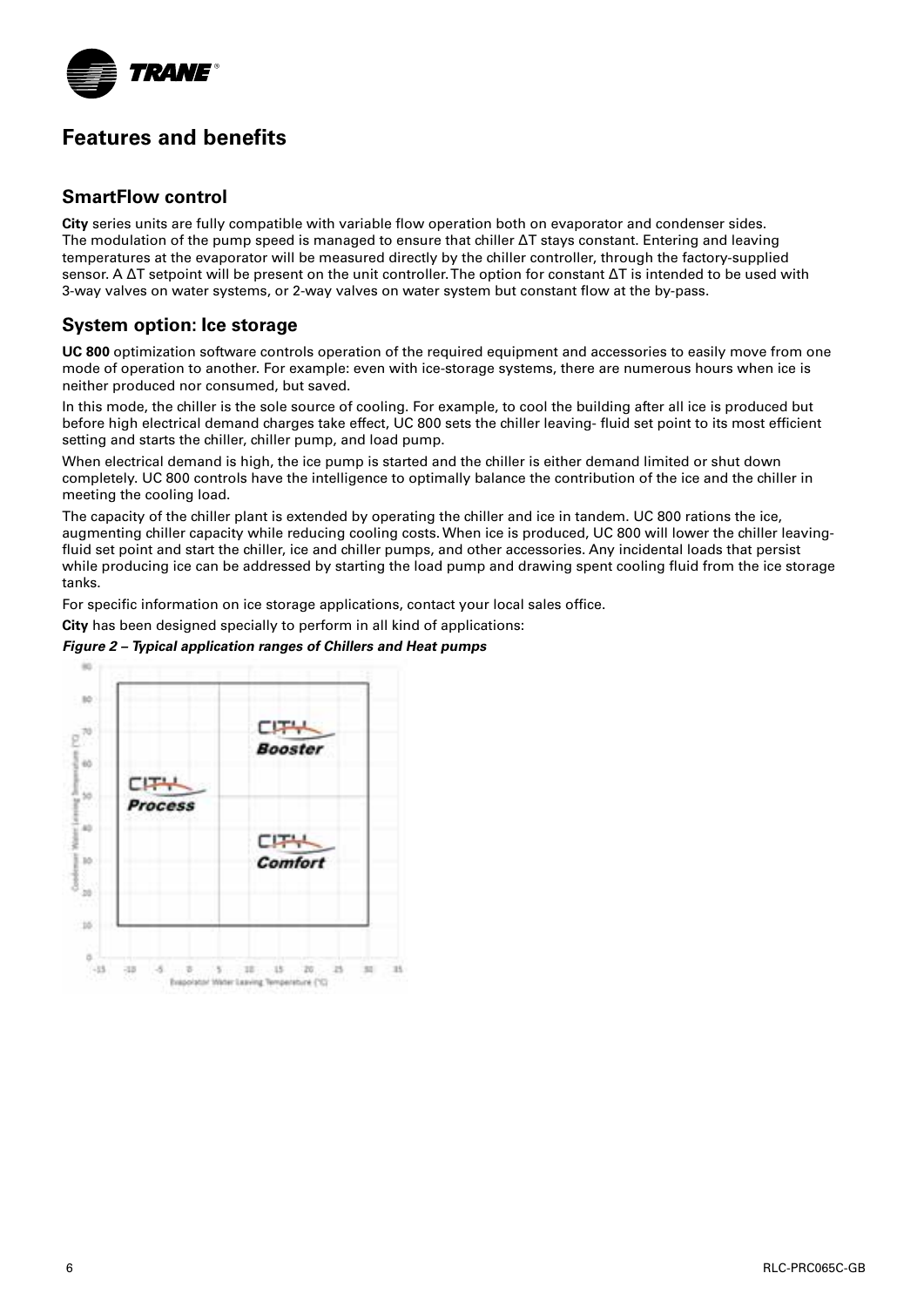



**Sound power levels** applications at positive temperatures. Efficiency optimized for moderate comfort applications in cooling or heating up to 50°C, or industrial process



Efficiency optimized for freezing industrial process applications.

#### Measurement conditions:  $\Box$  Booster  $\overline{\phantom{a}}$  fixed to its discharge opening.

**Fan Power level in dB(A), per Hz frequency band Overall power** Operation and Efficiency optimized to deliver High temperature hot water between 50°C and 80°C.

#### **Unit speed 125 250 500 1000 2000 4000 8000 dB(A) Product certification**  $\mathsf{cation}$  . The state  $\mathsf{cation}$

Trane as a Global leader in the HVAC industry participates to Eurovent chillers and heat pump certification programs. party certifications. Trane commits to deliver units that comply with the declared performanc Through this third party certifications, Trane commits to deliver units that comply with the declared performance.

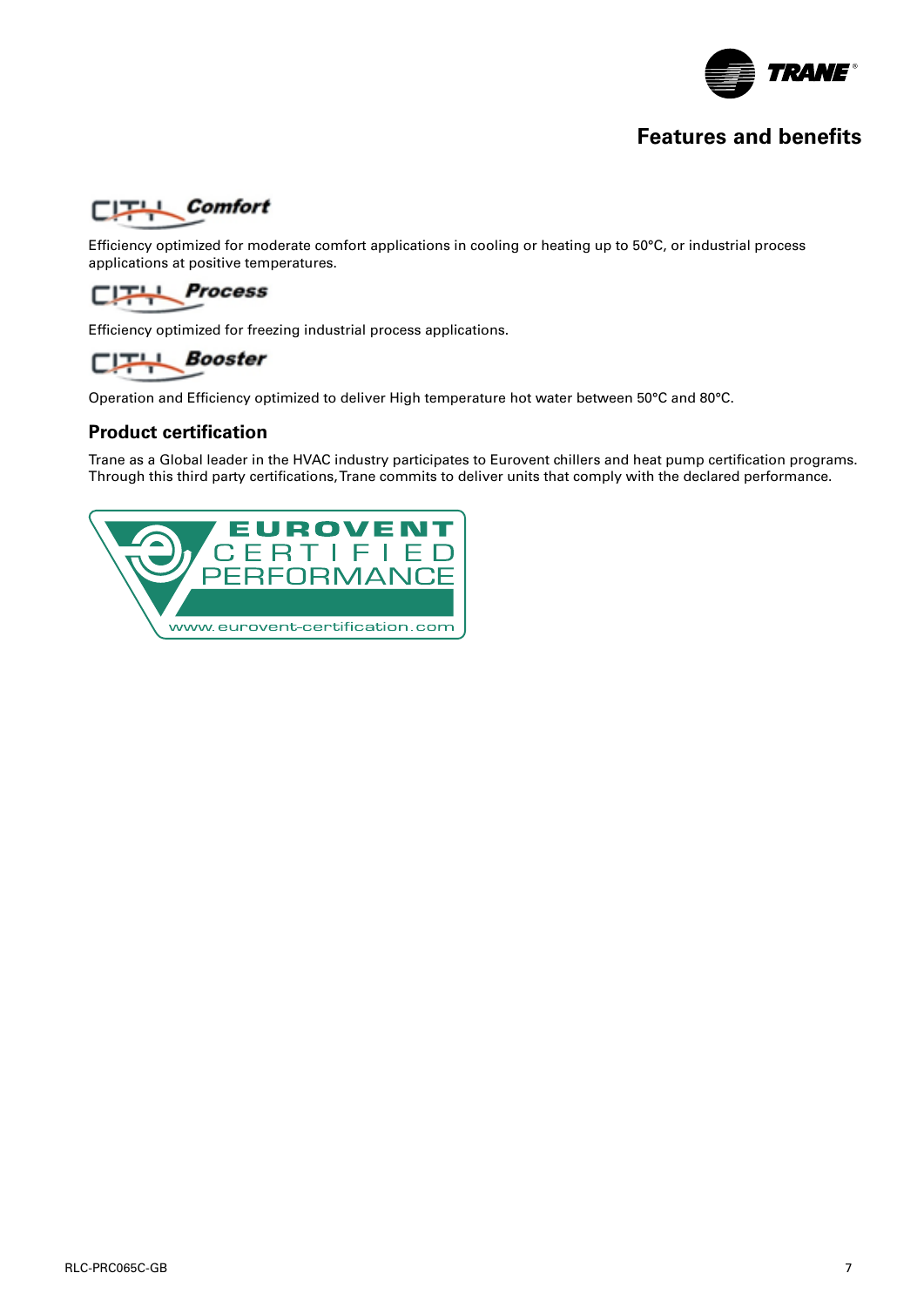

## **Base unit description**

|                                     | <b>RTSF G</b>                                               |
|-------------------------------------|-------------------------------------------------------------|
| <b>Power supply</b>                 | 400 V - 3 Ph - 50 Hz - Single point                         |
| <b>Compressor type</b>              | Trane CHHP                                                  |
| <b>Compressor technology</b>        | <b>AFD</b>                                                  |
| <b>Number of circuits</b>           | 1                                                           |
| <b>Compliance</b>                   | CE - PED                                                    |
| Refrigerant                         | R1234ze                                                     |
| <b>Relief valve</b>                 | Single relief valve on condenser                            |
| <b>Evaporator water connections</b> | Direct Connection - Grooved pipes                           |
| Evaporator water side pressure      | 10 bars                                                     |
| <b>Condenser water connections</b>  | Direct Connection - Grooved pipes                           |
| Condenser water side pressure       | 10 bars                                                     |
| <b>Flow Control</b>                 | Constant Flow - Pump signal On/Off (Condenser + Evaporator) |
| <b>Power protection</b>             | Fused                                                       |
| <b>Electrical IP protection</b>     | IP20                                                        |
| Underover voltage - Phase reversal  | Included                                                    |
| <b>Installation accessories</b>     | Optional                                                    |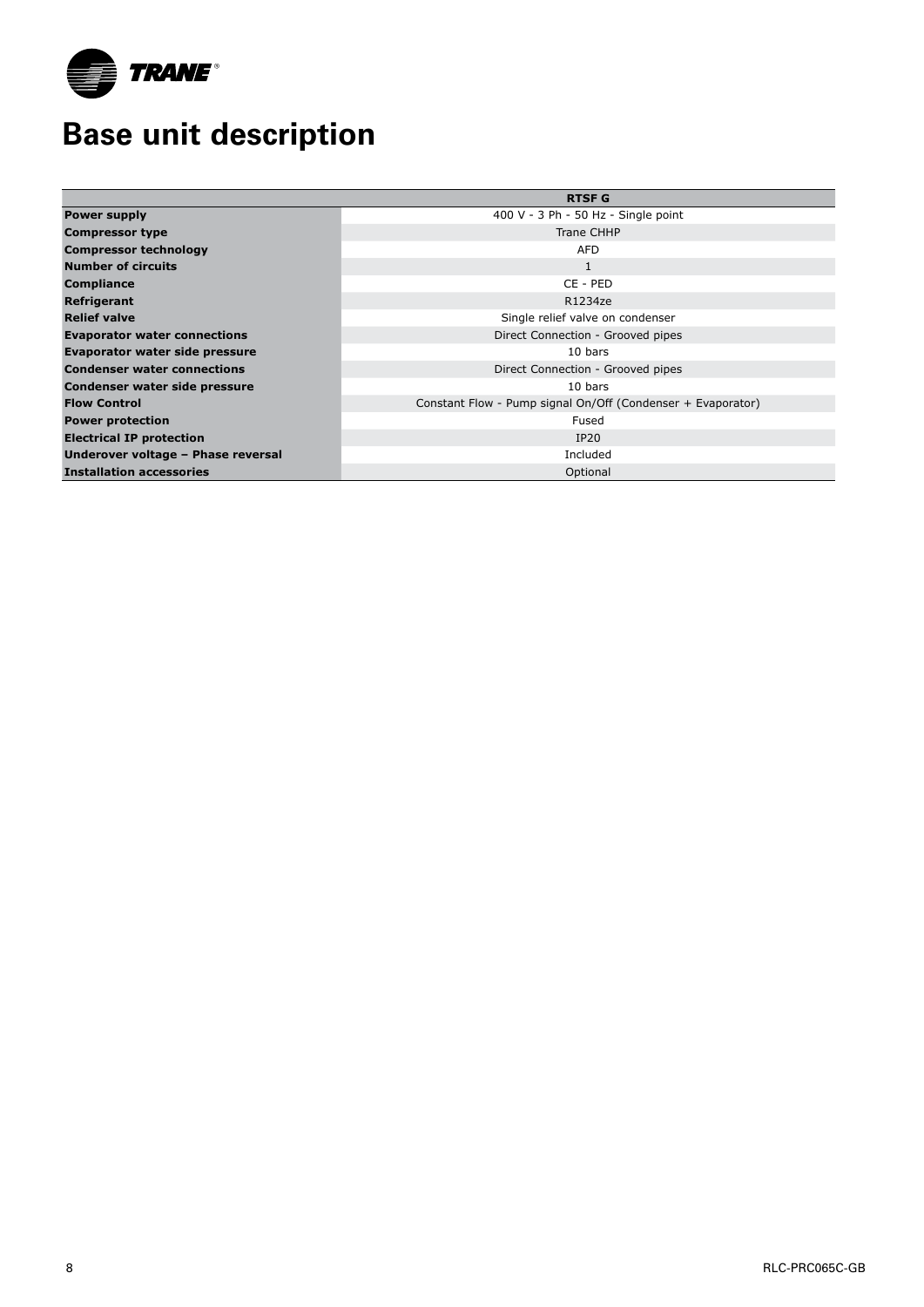

## **Options description**

| Entering condenser temperatures<br>Dedicated Compressor<br>$\bullet$<br>above 50°C<br>Condenser Leaving water temperature<br>Heat pump applications with Leaving<br>water up to 80°C<br>control<br>Leaving Evaporator temperature below Dedicated Compressor<br>$\bullet$<br>5°C<br>Dual setpoint (Comfort / Ice making)<br>Ice storage applications for Ice making<br>$\bullet$<br>temperatures as low as -7°C<br>Additional panels<br>Access to all inside components<br>$\bullet$<br>protected by panels<br>Additional sound proof panels<br>Sound reduction of up to -9 dB(A)<br>$\bullet$<br>Unit protection by Circuit Breaker<br>Protection of compressors against over<br>$\bullet$<br>current<br>230 V Power socket<br>Local Power source to connect an<br>$\bullet$<br>electrical device such as a Laptop<br>Additional relief valve on Low pressure Additional pressure safety device<br>$\bullet$<br>condenser and evaporator<br>side<br>2 relief valve with by 3 way valve on<br>Maintenance<br>high pressure side<br>only<br>2 relief valve with by 3 way valve on<br>Maintenance<br>$\bullet$<br>both high and low side<br>evaporator and condenser<br><b>Additional Insulation</b><br>Condenser insulation<br>Thermal insulation of Condenser<br>Limit heat release in plant room<br>$\bullet$<br><b>SmartFlow Control</b><br>Optional PC board delivering a 2-10 V<br>Evaporator variable speed pump<br>control based on a constant Delta T<br>modulating signal output to control a<br>$\bullet$<br>pump motor speed inverter<br>Optional PC board delivering a 2-10 V<br>Condenser variable speed pump<br>modulating signal output to control a<br>control based on a constant Delta T<br>pump motor speed inverter<br>Optional PC board delivering a 2-10 V<br>Evaporator and Condenser variable<br>modulating signal output to control a<br>speed pump control based on constant<br>$\bullet$<br>pump motor speed inverter<br>Delta T's<br>Communication card<br>Communication with BMS through<br><b>BACnet MSTP Protocol</b><br>Communication card<br>Communication with BMS through<br><b>BACnet IP Protocol</b><br>Communication card<br>Communication with BMS through<br>Modbus Protocol<br>Communication card<br>Communication with BMS through<br>$\bullet$<br>LonTalk Protocol<br>Remote Control or remote monitoring<br>Programmable Input/Output card and<br>outputs<br>sensors<br>Measurement of Outdoor ambient air<br>With Outdoor Air Temp Sensor<br>temp to perform water set point offset<br>Communication card<br>Operation of two chillers on a same<br>$\bullet$<br>water loop<br>Allows to control a valve on condenser<br>Communication card - 0-10 V Analog<br>loop to perform proper unit start when<br>output<br>condenser water loop is cold<br>Allows control of cooling device based<br>Communication card - 0-10 V Analog<br>on condenser pressure (Ice.Cooling<br>output<br>$\bullet$<br>tower fan, 3-Way valve)<br>Allows control of a 3-way valve on<br>Communication card - 0-10 V Analog<br>$\bullet$<br>condenser water loop<br>output<br>230 V Power socket<br>Local Power source to connect an<br>$\bullet$<br>electrical device such as a Laptop | <b>Option Description</b>                        | <b>Application</b> | <b>Factory</b><br>mounted | <b>Accessory</b><br>(not<br>fitted) |
|-------------------------------------------------------------------------------------------------------------------------------------------------------------------------------------------------------------------------------------------------------------------------------------------------------------------------------------------------------------------------------------------------------------------------------------------------------------------------------------------------------------------------------------------------------------------------------------------------------------------------------------------------------------------------------------------------------------------------------------------------------------------------------------------------------------------------------------------------------------------------------------------------------------------------------------------------------------------------------------------------------------------------------------------------------------------------------------------------------------------------------------------------------------------------------------------------------------------------------------------------------------------------------------------------------------------------------------------------------------------------------------------------------------------------------------------------------------------------------------------------------------------------------------------------------------------------------------------------------------------------------------------------------------------------------------------------------------------------------------------------------------------------------------------------------------------------------------------------------------------------------------------------------------------------------------------------------------------------------------------------------------------------------------------------------------------------------------------------------------------------------------------------------------------------------------------------------------------------------------------------------------------------------------------------------------------------------------------------------------------------------------------------------------------------------------------------------------------------------------------------------------------------------------------------------------------------------------------------------------------------------------------------------------------------------------------------------------------------------------------------------------------------------------------------------------------------------------------------------------------------------------------------------------------------------------------------------------------------------------------------------------------------------------------------------------------------------------------------------------------------------------------------------------------------------------------------------------|--------------------------------------------------|--------------------|---------------------------|-------------------------------------|
|                                                                                                                                                                                                                                                                                                                                                                                                                                                                                                                                                                                                                                                                                                                                                                                                                                                                                                                                                                                                                                                                                                                                                                                                                                                                                                                                                                                                                                                                                                                                                                                                                                                                                                                                                                                                                                                                                                                                                                                                                                                                                                                                                                                                                                                                                                                                                                                                                                                                                                                                                                                                                                                                                                                                                                                                                                                                                                                                                                                                                                                                                                                                                                                                             | <b>Condenser application</b>                     |                    |                           |                                     |
|                                                                                                                                                                                                                                                                                                                                                                                                                                                                                                                                                                                                                                                                                                                                                                                                                                                                                                                                                                                                                                                                                                                                                                                                                                                                                                                                                                                                                                                                                                                                                                                                                                                                                                                                                                                                                                                                                                                                                                                                                                                                                                                                                                                                                                                                                                                                                                                                                                                                                                                                                                                                                                                                                                                                                                                                                                                                                                                                                                                                                                                                                                                                                                                                             | High Condenser temperature                       |                    |                           |                                     |
|                                                                                                                                                                                                                                                                                                                                                                                                                                                                                                                                                                                                                                                                                                                                                                                                                                                                                                                                                                                                                                                                                                                                                                                                                                                                                                                                                                                                                                                                                                                                                                                                                                                                                                                                                                                                                                                                                                                                                                                                                                                                                                                                                                                                                                                                                                                                                                                                                                                                                                                                                                                                                                                                                                                                                                                                                                                                                                                                                                                                                                                                                                                                                                                                             | Water to water HP operation                      |                    |                           |                                     |
|                                                                                                                                                                                                                                                                                                                                                                                                                                                                                                                                                                                                                                                                                                                                                                                                                                                                                                                                                                                                                                                                                                                                                                                                                                                                                                                                                                                                                                                                                                                                                                                                                                                                                                                                                                                                                                                                                                                                                                                                                                                                                                                                                                                                                                                                                                                                                                                                                                                                                                                                                                                                                                                                                                                                                                                                                                                                                                                                                                                                                                                                                                                                                                                                             | <b>Evaporator application</b>                    |                    |                           |                                     |
|                                                                                                                                                                                                                                                                                                                                                                                                                                                                                                                                                                                                                                                                                                                                                                                                                                                                                                                                                                                                                                                                                                                                                                                                                                                                                                                                                                                                                                                                                                                                                                                                                                                                                                                                                                                                                                                                                                                                                                                                                                                                                                                                                                                                                                                                                                                                                                                                                                                                                                                                                                                                                                                                                                                                                                                                                                                                                                                                                                                                                                                                                                                                                                                                             | Process cooling                                  |                    |                           |                                     |
|                                                                                                                                                                                                                                                                                                                                                                                                                                                                                                                                                                                                                                                                                                                                                                                                                                                                                                                                                                                                                                                                                                                                                                                                                                                                                                                                                                                                                                                                                                                                                                                                                                                                                                                                                                                                                                                                                                                                                                                                                                                                                                                                                                                                                                                                                                                                                                                                                                                                                                                                                                                                                                                                                                                                                                                                                                                                                                                                                                                                                                                                                                                                                                                                             | Ice making                                       |                    |                           |                                     |
|                                                                                                                                                                                                                                                                                                                                                                                                                                                                                                                                                                                                                                                                                                                                                                                                                                                                                                                                                                                                                                                                                                                                                                                                                                                                                                                                                                                                                                                                                                                                                                                                                                                                                                                                                                                                                                                                                                                                                                                                                                                                                                                                                                                                                                                                                                                                                                                                                                                                                                                                                                                                                                                                                                                                                                                                                                                                                                                                                                                                                                                                                                                                                                                                             | <b>Aesthetics</b>                                |                    |                           |                                     |
|                                                                                                                                                                                                                                                                                                                                                                                                                                                                                                                                                                                                                                                                                                                                                                                                                                                                                                                                                                                                                                                                                                                                                                                                                                                                                                                                                                                                                                                                                                                                                                                                                                                                                                                                                                                                                                                                                                                                                                                                                                                                                                                                                                                                                                                                                                                                                                                                                                                                                                                                                                                                                                                                                                                                                                                                                                                                                                                                                                                                                                                                                                                                                                                                             | Enclosed unit                                    |                    |                           |                                     |
|                                                                                                                                                                                                                                                                                                                                                                                                                                                                                                                                                                                                                                                                                                                                                                                                                                                                                                                                                                                                                                                                                                                                                                                                                                                                                                                                                                                                                                                                                                                                                                                                                                                                                                                                                                                                                                                                                                                                                                                                                                                                                                                                                                                                                                                                                                                                                                                                                                                                                                                                                                                                                                                                                                                                                                                                                                                                                                                                                                                                                                                                                                                                                                                                             | <b>Acoustics</b>                                 |                    |                           |                                     |
|                                                                                                                                                                                                                                                                                                                                                                                                                                                                                                                                                                                                                                                                                                                                                                                                                                                                                                                                                                                                                                                                                                                                                                                                                                                                                                                                                                                                                                                                                                                                                                                                                                                                                                                                                                                                                                                                                                                                                                                                                                                                                                                                                                                                                                                                                                                                                                                                                                                                                                                                                                                                                                                                                                                                                                                                                                                                                                                                                                                                                                                                                                                                                                                                             | Sound reduction                                  |                    |                           |                                     |
|                                                                                                                                                                                                                                                                                                                                                                                                                                                                                                                                                                                                                                                                                                                                                                                                                                                                                                                                                                                                                                                                                                                                                                                                                                                                                                                                                                                                                                                                                                                                                                                                                                                                                                                                                                                                                                                                                                                                                                                                                                                                                                                                                                                                                                                                                                                                                                                                                                                                                                                                                                                                                                                                                                                                                                                                                                                                                                                                                                                                                                                                                                                                                                                                             | <b>Electrical</b>                                |                    |                           |                                     |
|                                                                                                                                                                                                                                                                                                                                                                                                                                                                                                                                                                                                                                                                                                                                                                                                                                                                                                                                                                                                                                                                                                                                                                                                                                                                                                                                                                                                                                                                                                                                                                                                                                                                                                                                                                                                                                                                                                                                                                                                                                                                                                                                                                                                                                                                                                                                                                                                                                                                                                                                                                                                                                                                                                                                                                                                                                                                                                                                                                                                                                                                                                                                                                                                             | Power protection                                 |                    |                           |                                     |
|                                                                                                                                                                                                                                                                                                                                                                                                                                                                                                                                                                                                                                                                                                                                                                                                                                                                                                                                                                                                                                                                                                                                                                                                                                                                                                                                                                                                                                                                                                                                                                                                                                                                                                                                                                                                                                                                                                                                                                                                                                                                                                                                                                                                                                                                                                                                                                                                                                                                                                                                                                                                                                                                                                                                                                                                                                                                                                                                                                                                                                                                                                                                                                                                             | Power socket                                     |                    |                           |                                     |
|                                                                                                                                                                                                                                                                                                                                                                                                                                                                                                                                                                                                                                                                                                                                                                                                                                                                                                                                                                                                                                                                                                                                                                                                                                                                                                                                                                                                                                                                                                                                                                                                                                                                                                                                                                                                                                                                                                                                                                                                                                                                                                                                                                                                                                                                                                                                                                                                                                                                                                                                                                                                                                                                                                                                                                                                                                                                                                                                                                                                                                                                                                                                                                                                             | <b>Relief Valve</b>                              |                    |                           |                                     |
|                                                                                                                                                                                                                                                                                                                                                                                                                                                                                                                                                                                                                                                                                                                                                                                                                                                                                                                                                                                                                                                                                                                                                                                                                                                                                                                                                                                                                                                                                                                                                                                                                                                                                                                                                                                                                                                                                                                                                                                                                                                                                                                                                                                                                                                                                                                                                                                                                                                                                                                                                                                                                                                                                                                                                                                                                                                                                                                                                                                                                                                                                                                                                                                                             | Single relief valve on both                      |                    |                           |                                     |
|                                                                                                                                                                                                                                                                                                                                                                                                                                                                                                                                                                                                                                                                                                                                                                                                                                                                                                                                                                                                                                                                                                                                                                                                                                                                                                                                                                                                                                                                                                                                                                                                                                                                                                                                                                                                                                                                                                                                                                                                                                                                                                                                                                                                                                                                                                                                                                                                                                                                                                                                                                                                                                                                                                                                                                                                                                                                                                                                                                                                                                                                                                                                                                                                             | Dual Relief valve on condenser                   |                    |                           |                                     |
|                                                                                                                                                                                                                                                                                                                                                                                                                                                                                                                                                                                                                                                                                                                                                                                                                                                                                                                                                                                                                                                                                                                                                                                                                                                                                                                                                                                                                                                                                                                                                                                                                                                                                                                                                                                                                                                                                                                                                                                                                                                                                                                                                                                                                                                                                                                                                                                                                                                                                                                                                                                                                                                                                                                                                                                                                                                                                                                                                                                                                                                                                                                                                                                                             | Dual relief valve on both                        |                    |                           |                                     |
|                                                                                                                                                                                                                                                                                                                                                                                                                                                                                                                                                                                                                                                                                                                                                                                                                                                                                                                                                                                                                                                                                                                                                                                                                                                                                                                                                                                                                                                                                                                                                                                                                                                                                                                                                                                                                                                                                                                                                                                                                                                                                                                                                                                                                                                                                                                                                                                                                                                                                                                                                                                                                                                                                                                                                                                                                                                                                                                                                                                                                                                                                                                                                                                                             |                                                  |                    |                           |                                     |
|                                                                                                                                                                                                                                                                                                                                                                                                                                                                                                                                                                                                                                                                                                                                                                                                                                                                                                                                                                                                                                                                                                                                                                                                                                                                                                                                                                                                                                                                                                                                                                                                                                                                                                                                                                                                                                                                                                                                                                                                                                                                                                                                                                                                                                                                                                                                                                                                                                                                                                                                                                                                                                                                                                                                                                                                                                                                                                                                                                                                                                                                                                                                                                                                             |                                                  |                    |                           |                                     |
|                                                                                                                                                                                                                                                                                                                                                                                                                                                                                                                                                                                                                                                                                                                                                                                                                                                                                                                                                                                                                                                                                                                                                                                                                                                                                                                                                                                                                                                                                                                                                                                                                                                                                                                                                                                                                                                                                                                                                                                                                                                                                                                                                                                                                                                                                                                                                                                                                                                                                                                                                                                                                                                                                                                                                                                                                                                                                                                                                                                                                                                                                                                                                                                                             |                                                  |                    |                           |                                     |
|                                                                                                                                                                                                                                                                                                                                                                                                                                                                                                                                                                                                                                                                                                                                                                                                                                                                                                                                                                                                                                                                                                                                                                                                                                                                                                                                                                                                                                                                                                                                                                                                                                                                                                                                                                                                                                                                                                                                                                                                                                                                                                                                                                                                                                                                                                                                                                                                                                                                                                                                                                                                                                                                                                                                                                                                                                                                                                                                                                                                                                                                                                                                                                                                             | VPF Constant Delta T Evaporator                  |                    |                           |                                     |
|                                                                                                                                                                                                                                                                                                                                                                                                                                                                                                                                                                                                                                                                                                                                                                                                                                                                                                                                                                                                                                                                                                                                                                                                                                                                                                                                                                                                                                                                                                                                                                                                                                                                                                                                                                                                                                                                                                                                                                                                                                                                                                                                                                                                                                                                                                                                                                                                                                                                                                                                                                                                                                                                                                                                                                                                                                                                                                                                                                                                                                                                                                                                                                                                             | <b>VPF Constant Delta T Condenser</b>            |                    |                           |                                     |
|                                                                                                                                                                                                                                                                                                                                                                                                                                                                                                                                                                                                                                                                                                                                                                                                                                                                                                                                                                                                                                                                                                                                                                                                                                                                                                                                                                                                                                                                                                                                                                                                                                                                                                                                                                                                                                                                                                                                                                                                                                                                                                                                                                                                                                                                                                                                                                                                                                                                                                                                                                                                                                                                                                                                                                                                                                                                                                                                                                                                                                                                                                                                                                                                             | VPF Constant Delta T Evaporator<br>and Condenser |                    |                           |                                     |
|                                                                                                                                                                                                                                                                                                                                                                                                                                                                                                                                                                                                                                                                                                                                                                                                                                                                                                                                                                                                                                                                                                                                                                                                                                                                                                                                                                                                                                                                                                                                                                                                                                                                                                                                                                                                                                                                                                                                                                                                                                                                                                                                                                                                                                                                                                                                                                                                                                                                                                                                                                                                                                                                                                                                                                                                                                                                                                                                                                                                                                                                                                                                                                                                             | <b>Controls options</b>                          |                    |                           |                                     |
|                                                                                                                                                                                                                                                                                                                                                                                                                                                                                                                                                                                                                                                                                                                                                                                                                                                                                                                                                                                                                                                                                                                                                                                                                                                                                                                                                                                                                                                                                                                                                                                                                                                                                                                                                                                                                                                                                                                                                                                                                                                                                                                                                                                                                                                                                                                                                                                                                                                                                                                                                                                                                                                                                                                                                                                                                                                                                                                                                                                                                                                                                                                                                                                                             | <b>BACnet MSTP interface</b>                     |                    |                           |                                     |
|                                                                                                                                                                                                                                                                                                                                                                                                                                                                                                                                                                                                                                                                                                                                                                                                                                                                                                                                                                                                                                                                                                                                                                                                                                                                                                                                                                                                                                                                                                                                                                                                                                                                                                                                                                                                                                                                                                                                                                                                                                                                                                                                                                                                                                                                                                                                                                                                                                                                                                                                                                                                                                                                                                                                                                                                                                                                                                                                                                                                                                                                                                                                                                                                             | <b>BACnet IP interface</b>                       |                    |                           |                                     |
|                                                                                                                                                                                                                                                                                                                                                                                                                                                                                                                                                                                                                                                                                                                                                                                                                                                                                                                                                                                                                                                                                                                                                                                                                                                                                                                                                                                                                                                                                                                                                                                                                                                                                                                                                                                                                                                                                                                                                                                                                                                                                                                                                                                                                                                                                                                                                                                                                                                                                                                                                                                                                                                                                                                                                                                                                                                                                                                                                                                                                                                                                                                                                                                                             | ModBus RTU interface                             |                    |                           |                                     |
|                                                                                                                                                                                                                                                                                                                                                                                                                                                                                                                                                                                                                                                                                                                                                                                                                                                                                                                                                                                                                                                                                                                                                                                                                                                                                                                                                                                                                                                                                                                                                                                                                                                                                                                                                                                                                                                                                                                                                                                                                                                                                                                                                                                                                                                                                                                                                                                                                                                                                                                                                                                                                                                                                                                                                                                                                                                                                                                                                                                                                                                                                                                                                                                                             | LonTalk Interface                                |                    |                           |                                     |
|                                                                                                                                                                                                                                                                                                                                                                                                                                                                                                                                                                                                                                                                                                                                                                                                                                                                                                                                                                                                                                                                                                                                                                                                                                                                                                                                                                                                                                                                                                                                                                                                                                                                                                                                                                                                                                                                                                                                                                                                                                                                                                                                                                                                                                                                                                                                                                                                                                                                                                                                                                                                                                                                                                                                                                                                                                                                                                                                                                                                                                                                                                                                                                                                             | External setpoints & capacity                    |                    |                           |                                     |
|                                                                                                                                                                                                                                                                                                                                                                                                                                                                                                                                                                                                                                                                                                                                                                                                                                                                                                                                                                                                                                                                                                                                                                                                                                                                                                                                                                                                                                                                                                                                                                                                                                                                                                                                                                                                                                                                                                                                                                                                                                                                                                                                                                                                                                                                                                                                                                                                                                                                                                                                                                                                                                                                                                                                                                                                                                                                                                                                                                                                                                                                                                                                                                                                             | Outdoor Air Temp Sensor                          |                    |                           |                                     |
|                                                                                                                                                                                                                                                                                                                                                                                                                                                                                                                                                                                                                                                                                                                                                                                                                                                                                                                                                                                                                                                                                                                                                                                                                                                                                                                                                                                                                                                                                                                                                                                                                                                                                                                                                                                                                                                                                                                                                                                                                                                                                                                                                                                                                                                                                                                                                                                                                                                                                                                                                                                                                                                                                                                                                                                                                                                                                                                                                                                                                                                                                                                                                                                                             | Master slave operation                           |                    |                           |                                     |
|                                                                                                                                                                                                                                                                                                                                                                                                                                                                                                                                                                                                                                                                                                                                                                                                                                                                                                                                                                                                                                                                                                                                                                                                                                                                                                                                                                                                                                                                                                                                                                                                                                                                                                                                                                                                                                                                                                                                                                                                                                                                                                                                                                                                                                                                                                                                                                                                                                                                                                                                                                                                                                                                                                                                                                                                                                                                                                                                                                                                                                                                                                                                                                                                             | Condenser Water Control Output                   |                    |                           |                                     |
|                                                                                                                                                                                                                                                                                                                                                                                                                                                                                                                                                                                                                                                                                                                                                                                                                                                                                                                                                                                                                                                                                                                                                                                                                                                                                                                                                                                                                                                                                                                                                                                                                                                                                                                                                                                                                                                                                                                                                                                                                                                                                                                                                                                                                                                                                                                                                                                                                                                                                                                                                                                                                                                                                                                                                                                                                                                                                                                                                                                                                                                                                                                                                                                                             | Condenser Pressure (%HPC)<br>Output              |                    |                           |                                     |
|                                                                                                                                                                                                                                                                                                                                                                                                                                                                                                                                                                                                                                                                                                                                                                                                                                                                                                                                                                                                                                                                                                                                                                                                                                                                                                                                                                                                                                                                                                                                                                                                                                                                                                                                                                                                                                                                                                                                                                                                                                                                                                                                                                                                                                                                                                                                                                                                                                                                                                                                                                                                                                                                                                                                                                                                                                                                                                                                                                                                                                                                                                                                                                                                             | Differential Pressure Output                     |                    |                           |                                     |
|                                                                                                                                                                                                                                                                                                                                                                                                                                                                                                                                                                                                                                                                                                                                                                                                                                                                                                                                                                                                                                                                                                                                                                                                                                                                                                                                                                                                                                                                                                                                                                                                                                                                                                                                                                                                                                                                                                                                                                                                                                                                                                                                                                                                                                                                                                                                                                                                                                                                                                                                                                                                                                                                                                                                                                                                                                                                                                                                                                                                                                                                                                                                                                                                             | Power socket                                     |                    |                           |                                     |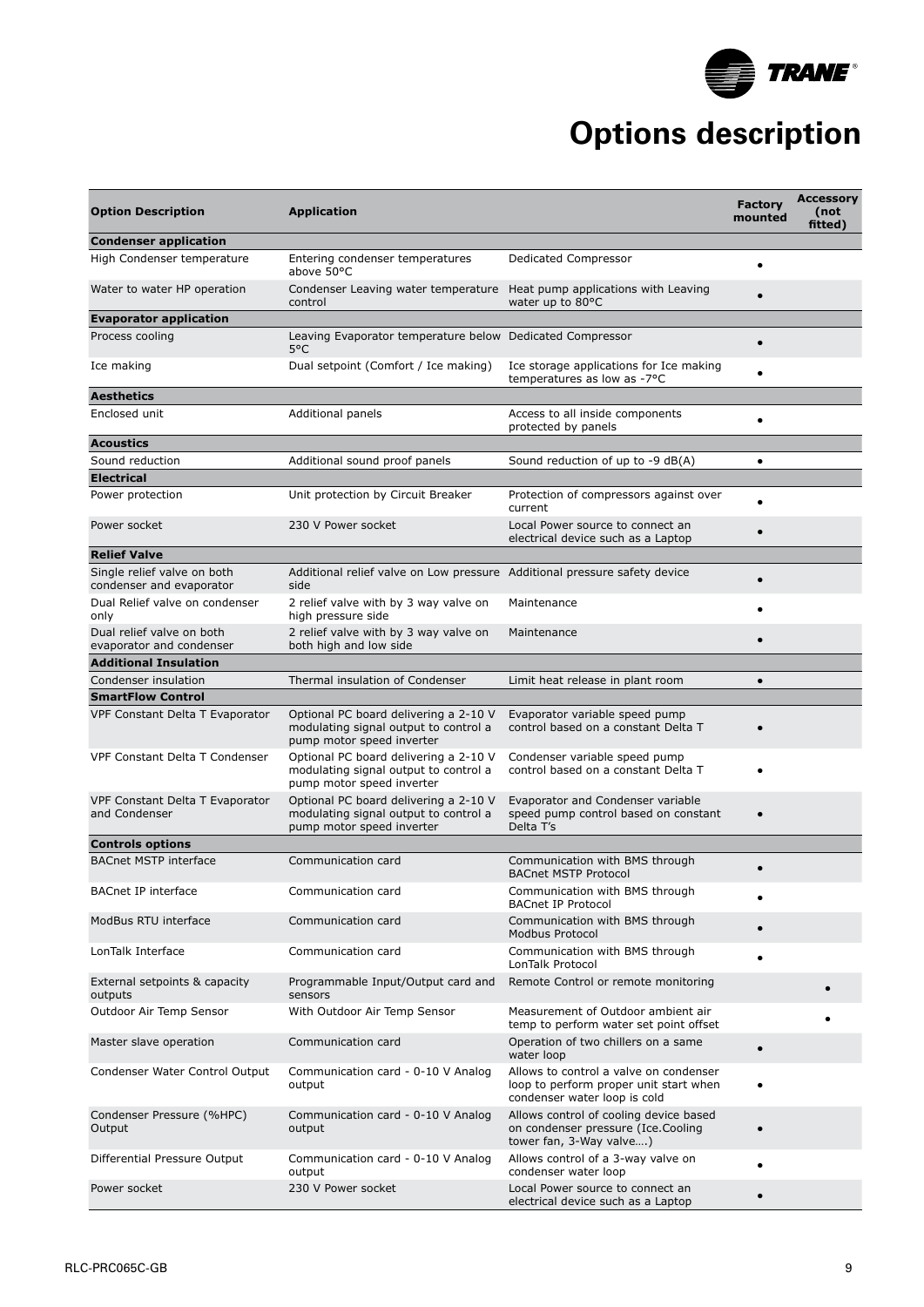

## **Options description**

| <b>Anti vibration accessories</b>                                 |                                                                                                 |                                                       |  |
|-------------------------------------------------------------------|-------------------------------------------------------------------------------------------------|-------------------------------------------------------|--|
| Neoprene isolators                                                |                                                                                                 | Eliminates vibration transmission risk<br>to building |  |
| Neoprene pads                                                     |                                                                                                 | Eliminates vibration transmission risk<br>to building |  |
| Grooved pipe with coupling & pipe 4 Grooved pipe adapters<br>stub |                                                                                                 | Allows welded connection to unit                      |  |
| <b>Flow Switch</b>                                                |                                                                                                 |                                                       |  |
| Evaporator or Condenser Flow<br>switch                            | One Flow Switch delivered to be<br>installed either on Evaporator or<br>Condenser side          | Allows to check flow detection                        |  |
| Evaporator and Condenser Flow<br>switch                           | Two Flow Switches delivered to be<br>installed respectively on Evaporator<br>and Condenser side | Allows to check flow detection                        |  |

**Technical Data**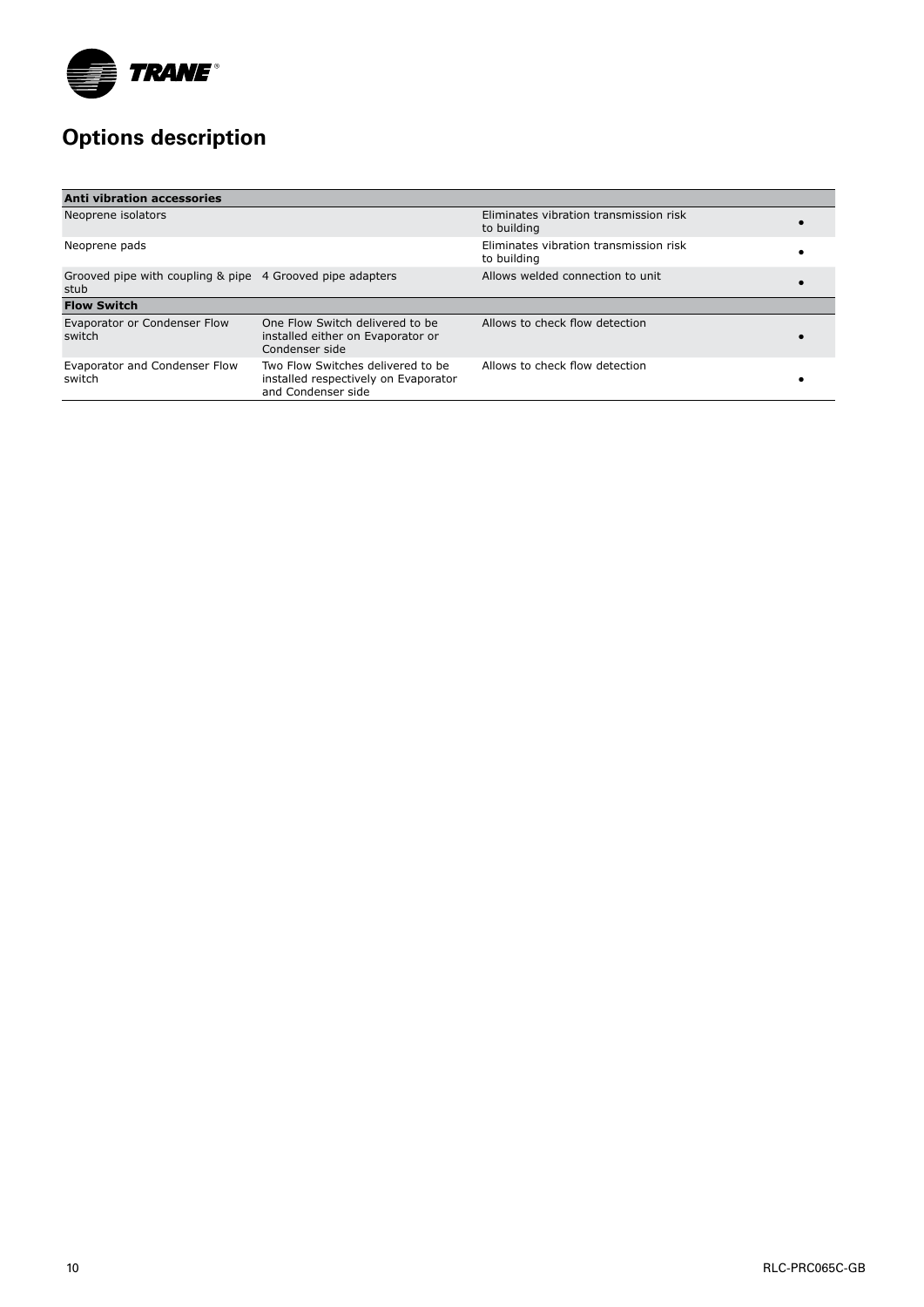

| <b>Unit size</b>                           |       | <b>RTSF 050 G</b> | <b>RTSF 060 G</b> | <b>RTSF 070 G</b> | <b>RTSF 090 G</b> | <b>RTSF 100 G</b> | <b>RTSF 110 G</b> |
|--------------------------------------------|-------|-------------------|-------------------|-------------------|-------------------|-------------------|-------------------|
| <b>Cooling Performances</b>                |       |                   |                   |                   |                   |                   |                   |
| Net cooling capacity (1) (2)               | (kW)  | 184               | 220               | 264               | 315               | 362               | 387               |
| Net EER (1) (2)                            |       | 5.03              | 5.10              | 5.02              | 4.94              | 4.55              | 4.34              |
| Eurovent Energy class - Cooling            |       | B                 | A                 | В                 | B                 | C                 | C                 |
| SEER $(3)$                                 |       | 6.70              | 6.95              | 7.03              | 7.48              | 7.20              | 6.38              |
| Space cooling efficiency ns,c (3)          | (9/0) | 265               | 275               | 2.78              | 296               | 285               | 252               |
| <b>Heating Performances</b>                |       |                   |                   |                   |                   |                   |                   |
| Low Temperature (5)                        |       |                   |                   |                   |                   |                   |                   |
| Net Heating capacity (2)                   |       | 216               | 258               | 311               | 372               | 434               | 471               |
| Net COP (2)                                |       | 5.75              | 5.85              | 5.73              | 5.69              | 5.30              | 5.10              |
| SCOP(4)                                    |       | 6.62              | 6.91              | 6.70              | 7.13              | 7.07              | 6.41              |
| Space heating efficiency ns, h (4)         | (9/6) | 257               | 268               | 260               | 277               | 275               | 249               |
| Air conditioning application (6)           |       |                   |                   |                   |                   |                   |                   |
| Net Heating capacity (2)                   | (kW)  | 204               | 243               | 294               | 351               | 410               | 444               |
| Net COP (2)                                |       | 4.50              | 4.59              | 4.57              | 4.55              | 4.34              | 4.32              |
| Eurovent Energy efficiency class - Heating |       | $\overline{A}$    | A                 | A                 | A                 | B                 | B                 |
| High temperature application (7)           |       |                   |                   |                   |                   |                   |                   |
| Net Heating capacity (2)                   | (kW)  | 182               | 221               | 255               | 308               | 366               | 420               |
| Net COP (2)                                |       | 3.74              | 3.78              | 3.92              | 3.90              | 3.80              | 3.68              |
| SCOP(4)                                    |       | 4.82              | 4.91              | 5.08              | 5.09              | 5.09              | 5.11              |
| Space heating efficiency ns, h (4)         |       | 185               | 188               | 195               | 196               | 196               | 196               |
| Very High temperature application (8)      |       |                   |                   |                   |                   |                   |                   |
| Net Heating capacity (2)                   | (kW)  | 171               | 207               | 240               | 288               | 3.44              | 3.94              |
| Net COP (2)                                |       | 3.02              | 3.05              | 3.16              | 3.14              | 3.09              | 2.99              |
| <b>Compressor</b>                          |       |                   |                   |                   |                   |                   |                   |
| Number                                     |       |                   |                   |                   | $1\,$             |                   |                   |
| <b>Evaporator</b>                          |       |                   |                   |                   |                   |                   |                   |
| Nominal Flow (1)                           | I/s   | 8.8               | 10.5              | 12.6              | 15.0              | 17.3              | 18.5              |
| Pressure Drop (1)                          | kPa   | 30.4              | 25.4              | 35.5              | 29.6              | 38.9              | 43.8              |
| Minimum Flow                               | I/S   | 3.6               | 4.8               | 4.8               | 6.4               | 6.4               | 6.4               |
| Maximum Flow                               | I/S   | 38.6              | 38.6              | 38.6              | 38.6              | 38.6              | 38.6              |
| <b>Water Connection Type</b>               |       |                   |                   |                   | Grooved ends      |                   |                   |
| <b>Water Connection Size</b>               | in    |                   |                   |                   | 4.0               |                   |                   |
| Condenser                                  |       |                   |                   |                   |                   |                   |                   |
| Nominal Flow (1)                           | I/S   | 10.5              | 12.5              | 15.1              | 18.0              | 21.1              | 22.8              |
| Pressure Drop (1)                          | kPa   | 38.7              | 53.9              | 41.1              | 57.1              | 77.1              | 88.4              |
| Minimum Flow                               | I/S   | 1.9               | 1.9               | 2.7               | 2.7               | 2.7               | 2.7               |
| Maximum Flow                               | l/s   | 38.6              | 38.6              | 38.6              | 38.6              | 38.6              | 38.6              |
| Water Connection Type                      |       |                   |                   |                   | Grooved ends      |                   |                   |
| <b>Water Connection Size</b>               | in    |                   |                   |                   | 4.0               |                   |                   |
| Refrigerant                                |       |                   |                   |                   |                   |                   |                   |
| Type                                       |       |                   |                   |                   | R1234ze           |                   |                   |
| Charge                                     | (kg)  | 31                | 34                | 42                | 47                | 47                | 47                |
| <b>Weights and dimensions (10)</b>         |       |                   |                   |                   |                   |                   |                   |
| Length                                     | (mm)  | 2240              | 2240              | 2240              | 2240              | 2240              | 2240              |
| Width                                      | (mm)  | 900               | 900               | 900               | 900               | 900               | 900               |
| Height                                     | (mm)  | 1940              | 1940              | 1960              | 1960              | 1960              | 1960              |
| Operating Weight                           | (kg)  | 1690              | 1770              | 2020              | 2130              | 2130              | 2130              |
|                                            |       |                   |                   |                   |                   |                   |                   |

(1) Evaporator 12/7°C and 0.0 m²K/kW, and condenser at 30/35°C and 0.0 m²K/kW.

(2) Net performances calculated as per EN 14511-2013.

(3) ηs,c / SEER as defined in Directive 2009/125/EC of the European Parliament and of the Council with regard to Ecodesign requirements for Comfort Chillers with 2000 kW maximum capacity - COMMISSION REGULATION (EU) N° 2016/2281 of 20 December 2016.

(4) ηs,h / SCOP as defined in Directive 2009/125/EC of the European Parliament and of the Council with regard to Ecodesign requirements for space heaters with 400 kW maximum rated capacity - COMMISSION REGULATION (EU) N° 813/2013/EU of 2 August 2013.

(5) At 10/7°C Entering/Leaving evaporator and 30/35°C Entering/Leaving condenser.

(6) At 10/7°C Entering/Leaving evaporator and 40/45°C Entering/Leaving condenser.

(7) At 10/7°C Entering/Leaving evaporator and 47/55°C Entering/Leaving condenser.

(8) At 10/7°C Entering/Leaving evaporator and 55/65°C Entering/Leaving condenser.

(9) At full load and in accordance with ISO9614.

(10) For base units without panels.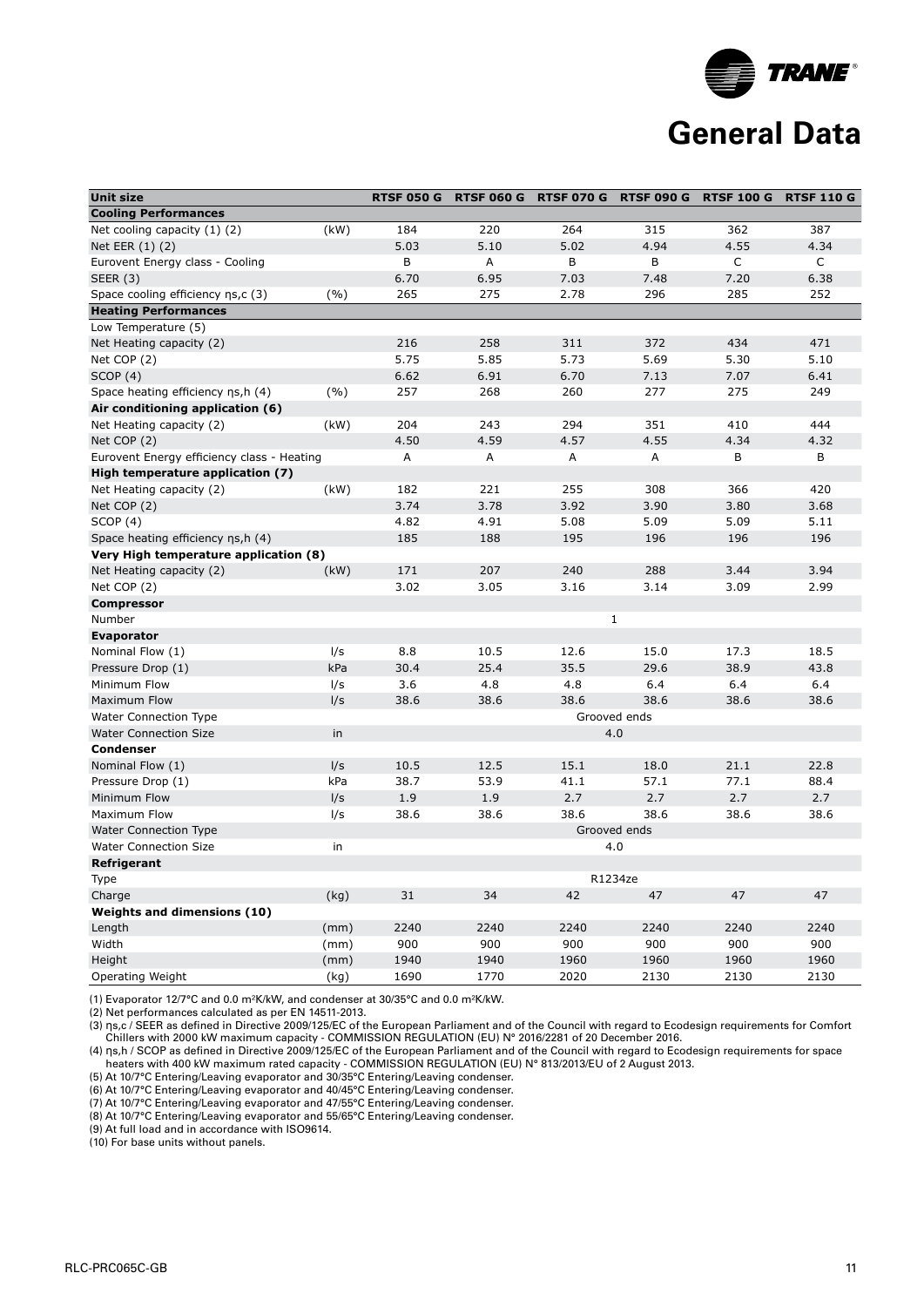

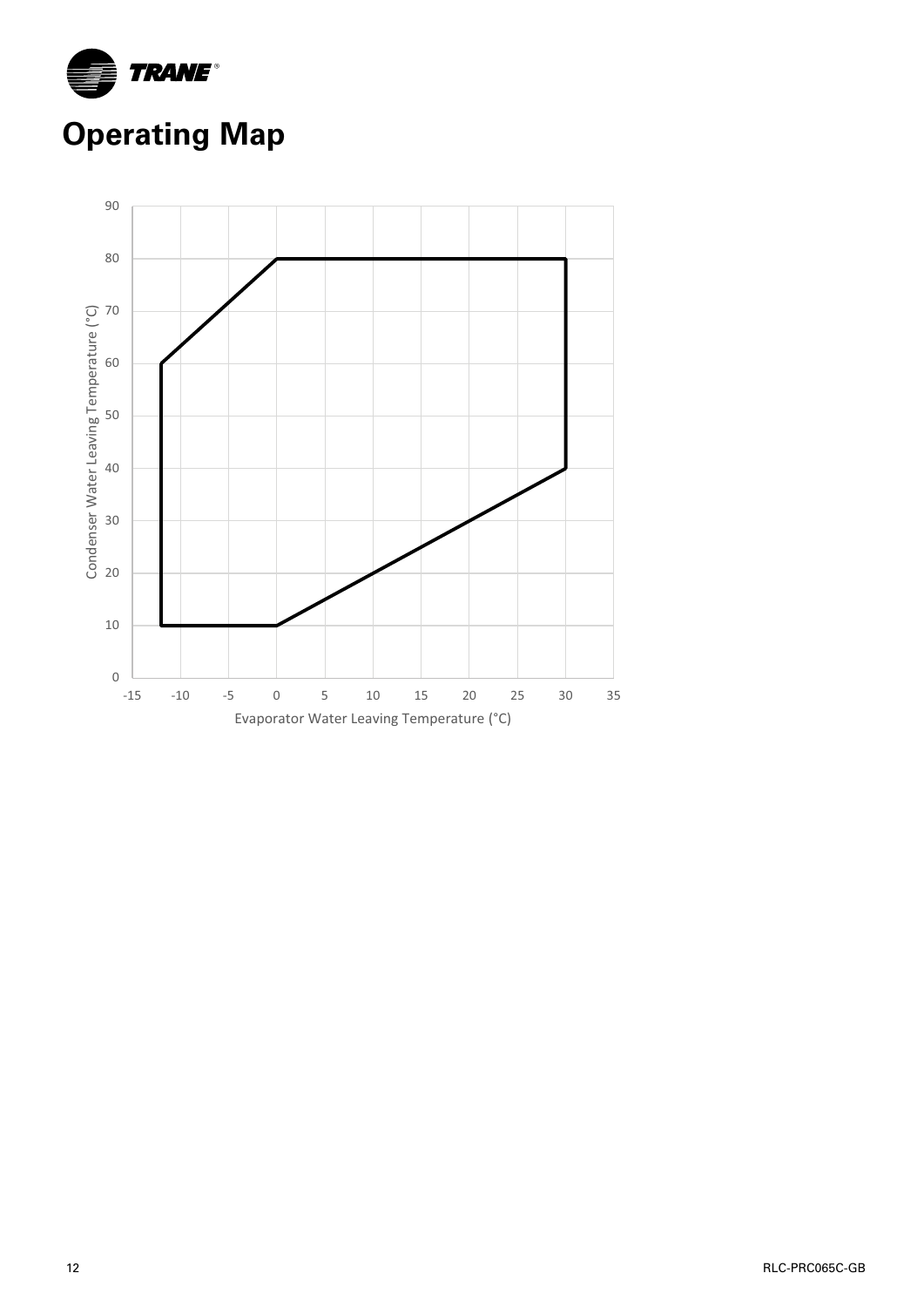

#### **Sound power levels Discharge** Measurement conditions:  $\approx$   $\frac{100}{100}$ long $\ddot{\mathbf{e}}$ **Fan Power level in dB(A), per Hz frequency band Overall power Unit speed 125 250 500 1000 2000 4000 8000 dB(A)**  $\star$  / /  $\downarrow$   $\downarrow$  37  $\star$  37  $\star$  37  $\star$  37  $\star$  37  $\star$  37  $\star$  37  $\star$  37  $\star$  37  $\star$  37  $\star$  37  $\star$  37  $\star$  37  $\star$  37  $\star$  37  $\star$  37  $\star$  37  $\star$  37  $\star$  37  $\star$  37  $\star$  37  $\star$  37  $\star$  37  $\star$  37  $\star$  37  $\star$   $\frac{1}{2}$   $\frac{1}{2}$   $\frac{1}{2}$   $\frac{1}{2}$   $\frac{1}{2}$   $\frac{1}{2}$   $\frac{1}{2}$   $\frac{1}{2}$   $\frac{1}{2}$   $\frac{1}{2}$   $\frac{1}{2}$   $\frac{1}{2}$   $\frac{1}{2}$   $\frac{1}{2}$   $\frac{1}{2}$   $\frac{1}{2}$   $\frac{1}{2}$   $\frac{1}{2}$   $\frac{1}{2}$   $\frac{1}{2}$   $\frac{1}{2}$   $\frac{1}{2}$   $\frac{3}{2}$   $\frac{3}{2}$   $\frac{3}{2}$   $\frac{3}{2}$   $\frac{3}{2}$   $\frac{3}{2}$   $\frac{3}{2}$   $\frac{3}{2}$   $\frac{3}{2}$   $\frac{3}{2}$   $\frac{3}{2}$   $\frac{3}{2}$   $\frac{3}{2}$   $\frac{3}{2}$   $\frac{3}{2}$   $\frac{3}{2}$   $\frac{3}{2}$   $\frac{3}{2}$   $\frac{3}{2}$   $\frac{3}{2}$   $\frac{3}{2}$   $\frac{3}{2}$   $1/\sqrt{S}$  $\mathcal{F}$  10  $\mathcal{F}$  10  $\mathcal{F}$  5  $\mathcal{F}$  5  $\mathcal{F}$  5  $\mathcal{F}$  5  $\mathcal{F}$  5  $\mathcal{F}$  5  $\mathcal{F}$  5  $\mathcal{F}$  5  $\mathcal{F}$  5  $\mathcal{F}$  5  $\mathcal{F}$  5  $\mathcal{F}$  5  $\mathcal{F}$  5  $\mathcal{F}$  5  $\mathcal{F}$  5  $\mathcal{F}$  5  $\mathcal{F}$  5  $\mathcal{F}$  5  $\frac{1}{2}$  $1$  57  $-$  57  $-$  57  $-$  57  $-$  57  $-$  57  $-$  57  $-$  57  $-$  57  $-$  57  $-$  57  $-$  57  $-$  57  $-$  57  $-$  57  $-$  57  $-$  57  $-$  57  $-$  57  $-$  57  $-$  57  $-$  57  $-$  57  $-$  57  $-$  57  $-$  57  $-$  57  $-$  57  $-$  57  $-$  57  $-$  57  $-$  FWD 12 2 58 54 48 45 38 39 35 51  $\delta^{0}$  $\mathcal{L}$  56  $\mathcal{L}$  56  $\mathcal{L}$  56  $\mathcal{L}$  56  $\mathcal{L}$  56  $\mathcal{L}$  56  $\mathcal{L}$  56  $\mathcal{L}$  56  $\mathcal{L}$  56  $\mathcal{L}$  56  $\mathcal{L}$  56  $\mathcal{L}$  56  $\mathcal{L}$  56  $\mathcal{L}$  56  $\mathcal{L}$  56  $\mathcal{L}$  56  $\mathcal{L}$  56  $\mathcal{L}$  56  $\mathcal{$  $\mathcal{C}^{\mathcal{O}'}$  14  $\mathcal{C}^{\mathcal{O}'}$  14  $\mathcal{C}^{\mathcal{O}'}$  14  $\mathcal{C}^{\mathcal{O}'}$  15  $\mathcal{C}^{\mathcal{O}'}$  15  $\mathcal{C}^{\mathcal{O}'}$  16  $\mathcal{C}^{\mathcal{O}'}$  16  $\mathcal{C}^{\mathcal{O}'}$  16  $\mathcal{C}^{\mathcal{O}'}$  16  $\mathcal{C}^{\mathcal{O}'}$  16  $\mathcal{C}^{\mathcal{O}'}$  16  $3<sup>5</sup>$  63  $-$  63  $-$  63  $-$  63  $-$  63  $-$  63  $-$  63  $-$  63  $-$  63  $-$  63  $-$  63  $-$  63  $-$  63  $-$  63  $-$  63  $-$  63  $-$  63  $-$  63  $-$  63  $-$  63  $-$  63  $-$  63  $-$  63  $-$  63  $-$  63  $-$  63  $-$  63  $-$  63  $-$  63  $-$  63  $\sim$  57  $\sim$  57  $\sim$  57  $\sim$  57  $\sim$  57  $\sim$  57  $\sim$  57  $\sim$  57  $\sim$  57  $\sim$  57  $\sim$  57  $\sim$  57  $\sim$  57  $\sim$  57  $\sim$  57  $\sim$  57  $\sim$  57  $\sim$  57  $\sim$  57  $\sim$  57  $\sim$  57  $\sim$  57  $\sim$  57  $\sim$  57  $\sim$  57  $\sim$  57  $\sim$  57  $\sim$   $\frac{1}{2}$   $\frac{1}{2}$   $\frac{1}{2}$   $\frac{1}{2}$   $\frac{1}{2}$   $\frac{1}{2}$   $\frac{1}{2}$   $\frac{1}{2}$   $\frac{1}{2}$   $\frac{1}{2}$   $\frac{1}{2}$   $\frac{1}{2}$   $\frac{1}{2}$   $\frac{1}{2}$   $\frac{1}{2}$   $\frac{1}{2}$   $\frac{1}{2}$   $\frac{1}{2}$   $\frac{1}{2}$   $\frac{1}{2}$   $\frac{1}{2}$   $\frac{1}{2}$   $300$   $300$ **Intake** 1 10 100 1000 1 10 100 Pressure Drop (kPa) Water Flow Rate (l/s)

### **Evaporator pressure drop**

### **Condenser pressure drop**

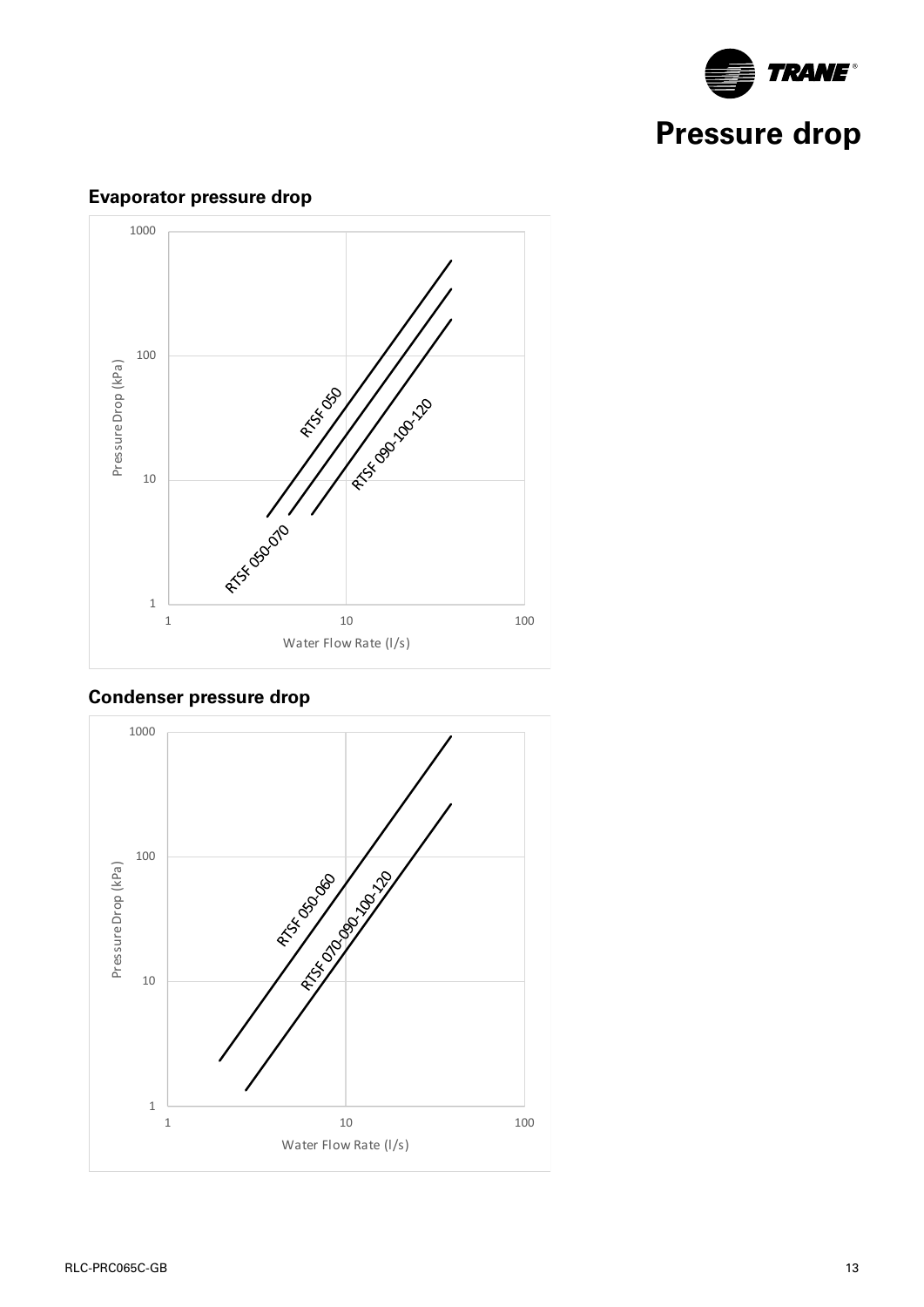

## **Electrical Data**

|                                           |                  |     |     |     |     | RTSF 050 G RTSF 060 G RTSF 070 G RTSF 090 G RTSF 100 G RTSF 110 G |     |     |
|-------------------------------------------|------------------|-----|-----|-----|-----|-------------------------------------------------------------------|-----|-----|
| Comfort Cooling<br>Comfort Heating        | Max current      | (A) | 102 | 118 | 140 | 169                                                               | 206 | 281 |
|                                           | Starting current | (A) | 102 | 118 | 140 | 169                                                               | 206 | 281 |
| Process Cooling<br>Very High Temp Heating | Max current      | (A) | 136 | 160 | 193 | 230                                                               | 281 | 281 |
|                                           | Starting current | (A) | 136 | 160 | 193 | 230                                                               | 281 | 281 |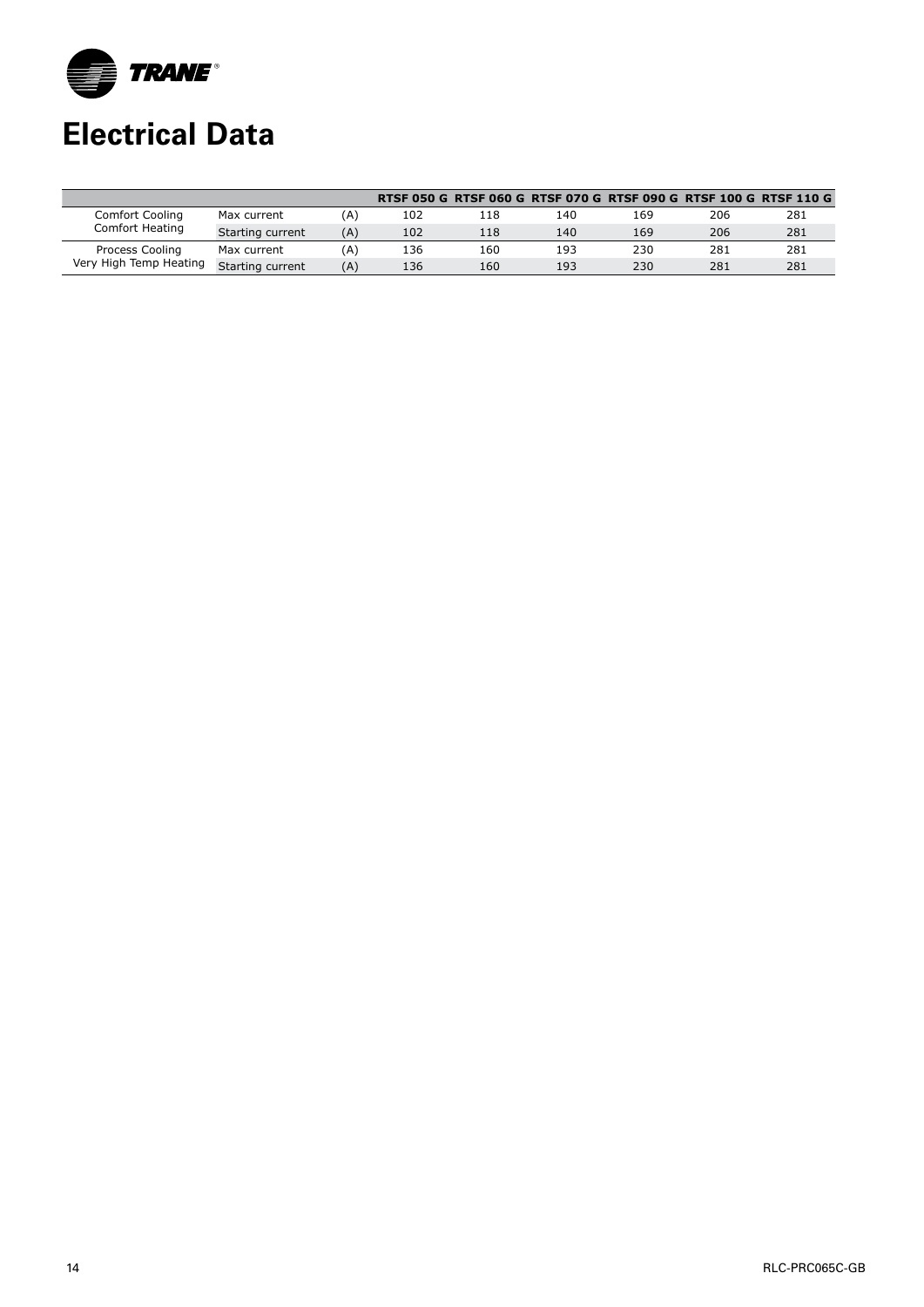

## **Acoustic Data**

|                                                                 |         | RTSF 050 G RTSF 060 G RTSF 070 G RTSF 080 G RTSF 090 G RTSF 100 G RTSF 110 G |    |    |    |    |    |    |
|-----------------------------------------------------------------|---------|------------------------------------------------------------------------------|----|----|----|----|----|----|
| Global Sound Power<br>SWL                                       | (dB(A)) | 93                                                                           | 93 | 98 | 98 | 98 | 98 | 94 |
| Global Sound pressure level at 3 m<br><b>SPL</b>                | (dB(A)) | 70                                                                           | 70 | 75 | 75 | 75 | 75 | 71 |
| Global Sound pressure level<br>at 10 m<br><b>SPL</b>            | (dB(A)) | 61                                                                           | 61 | 66 | 66 | 66 | 66 | 62 |
| Global Sound Power with sound<br>enclosure SWL                  | (dB(A)) | 84                                                                           | 84 | 89 | 89 | 89 | 89 | 87 |
| Global Sound pressure level with<br>sound enclosure at 3 m SPL  | (dB(A)) | 61                                                                           | 61 | 66 | 66 | 66 | 66 | 64 |
| Global Sound pressure level with<br>sound enclosure at 10 m SPL | (dB(A)) | 52                                                                           | 52 | 57 | 57 | 57 | 57 | 55 |